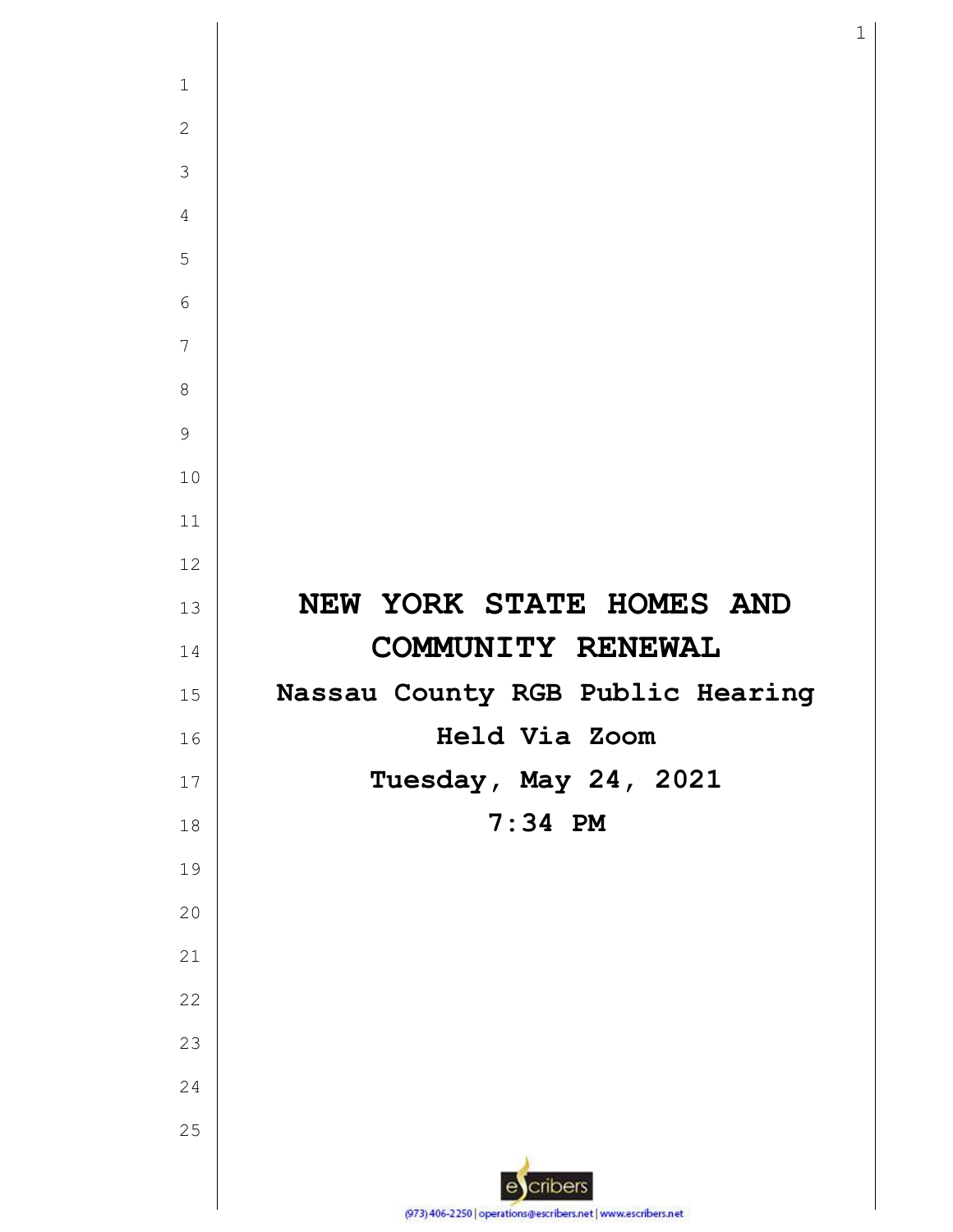[START RECORDING]

MR. MICHAEL MILLER: Ladies and gentleman, welcome 2 3 to second public hearing for the Nassau County Rent 4 Guidelines Board. Hopefully, everybody's safe. 5 We're going to go ahead and introduce the members of 6 the board, starting with Jeannetta. 7 MS. JEANNETTA ALEXANDER: Good evening. Jeannetta Alexander, public member. 8 9 MR. ANDY COHEN: Andy Cohen, owner's member. 10 MR. GARRETT GRAY: Garrett Gray, public member. 11 MS. CATHRYN HARRIS-MARCHESI: Cathryn Harris-12 Marchesi, tenant member. 13 MR. ADAM MAHONEY: Adam Mahoney, public member. 14 MR. MARTY MELKONIAN: Marty Melkonian, public 15 member. 16 MR. ROBERT RYCHLOWSKI: Robert -- sorry. 17 MR. GRAY: We only started, Barry. 18 MR. RYCHLOWSKI: Tenant member. 19 MR. BARRY STEIN: Barry Stein, landlord member. MR. MILLER: My name is Mike. And I'm here as a 20 21 public member. Is I will go ahead and introduce the members of 22 23 DHCR, and then there's a statement that has to be read. 24 Go ahead, please. 25 MR. JAMES FERRARA: All right. James Ferrara, cribers

2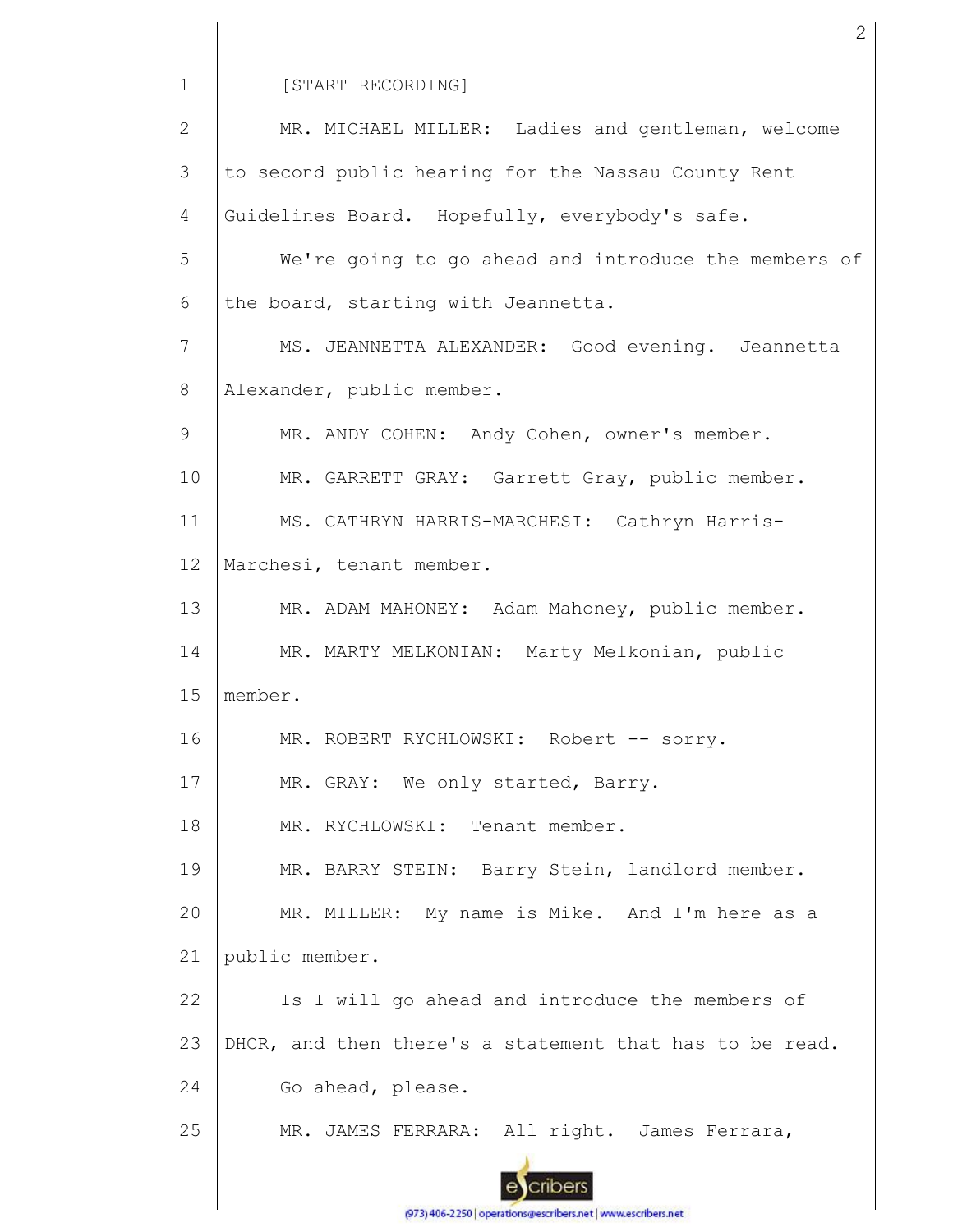1 associate attorney.

2 3 MR. MICHAEL GUTTENTAG: Michael Guttentag, senior attorney.

4 Back to you, James.

5 6 7 8 9 10 11 12 13 14 15 16 MR. FERRARA: In response to the Governor's directive to take every effort to keep New Yorkers safe and mitigate the spread of COVID-19 and pursuant to Executive Order 202-1 and its updates, which allows for the suspension of the open public meetings law, the Nassau County Rent Guidelines Board will be conducting public hearings to determine the guideline rates of rent adjustments for housing accommodations within its jurisdiction which is subject to the Emergency Tenant Protection of 1974 for leases commencing between October 1st, 2021, and September 30th, 2022, via Zoom video teleconf.

17 18 19 20 21 22 23 24 25 Please note that all meetings will be livestreamed via YouTube, starting at the designated time of the meeting. Instructions for members of the public to simultaneously listen to the hearings are posted on DHCRs website for the Office of Rent Administration, under the public hearings section, prior to the hearings. The hearings will also later be transcribed, and the public will have the ability to view the transcript. The YouTube livestream can be viewed on the Nassau County



(973) 406-2250 | operations@escribers.net | www.escribers.net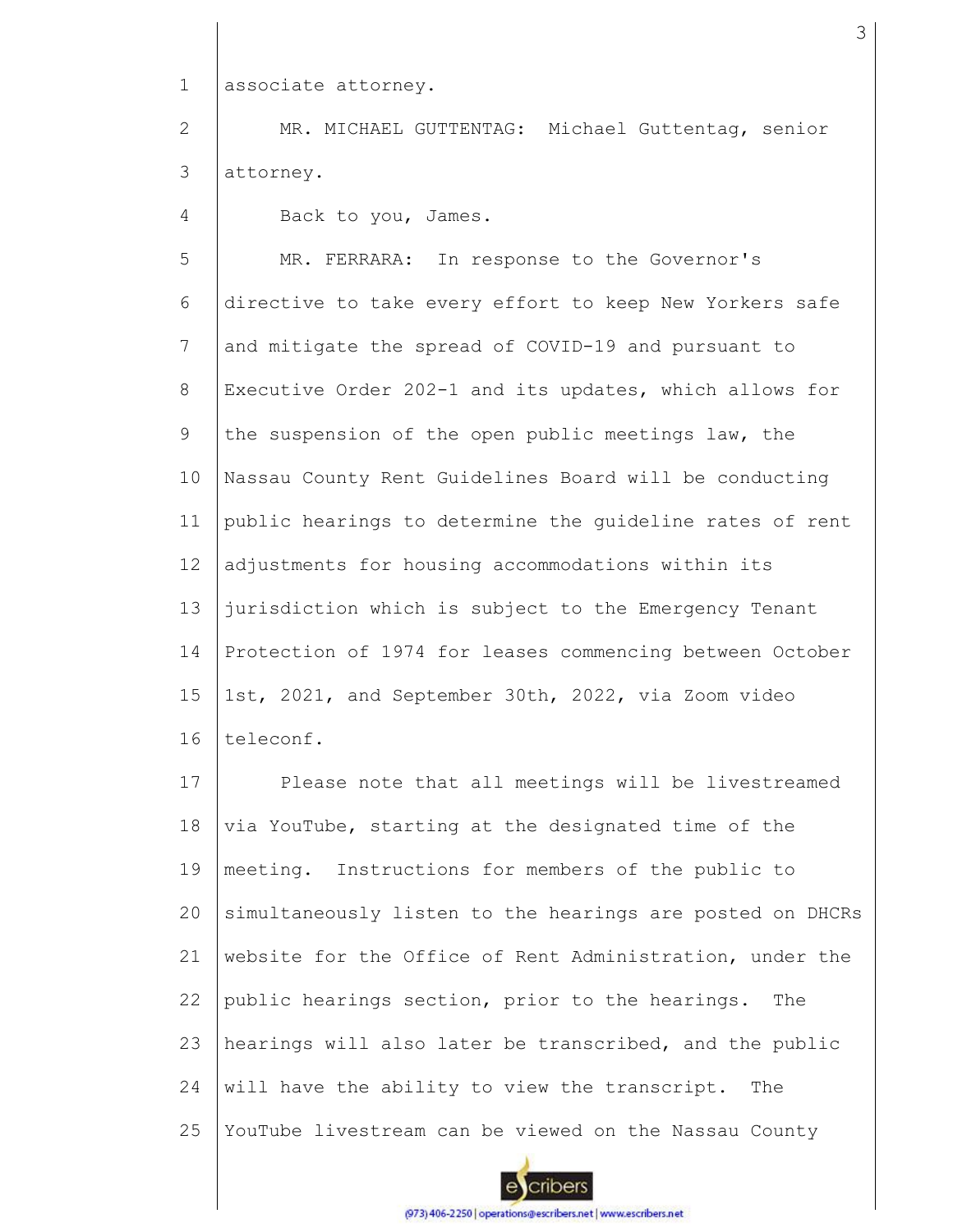| $\mathbf 1$    | Rent Guideline Board YouTube channel. All live meetings  |
|----------------|----------------------------------------------------------|
| 2              | will be recorded and will remain on the Nassau County    |
| 3              | Rent Guideline Board YouTube channel for future viewing. |
| $\overline{4}$ | MR. MILLER: Thank you, Mr. Ferrara.                      |
| 5              | Members of board, have you had a chance to review        |
| 6              | the minutes of last meeting?                             |
| 7              | MS. HARRIS-MARCHESI: Yes.                                |
| 8              | MR. MILLER: Motion for acceptance?                       |
| 9              | MS. HARRIS-MARCHESI: Yes.                                |
| 10             | MR. MILLER: Cathryn seconds.                             |
| 11             | All in favor, aye.                                       |
| 12             | IN UNISON: Aye.                                          |
| 13             | MR. MILLER: Thank you very much.                         |
| 14             | All right. We're going to go right ahead. Who do         |
| 15             | we have listed to speak today, Mr. Ferrara?              |
| 16             | MR. FERRARA: Yes, our first speaker will be Michael      |
| 17             | Schnier of the Long Beach Tenants Association.           |
| 18             | MR. MILLER: Mr. Schnier, welcome. Please go ahead,       |
| 19             | sir.                                                     |
| 20             | MR. GRAY: He's muted.                                    |
| 21             | MR. GUTTENTAG: I unmuted him and asked him to start      |
| 22             | his video. Here we go.                                   |
| 23             | MR. MICHAEL SCHNIER: Hi, here we go.                     |
| 24             | MR. GUTTENTAG: Perfect.                                  |
| 25             | MR. SCHNIER: Hi. My name is Michael Shcnier. I'm         |
|                |                                                          |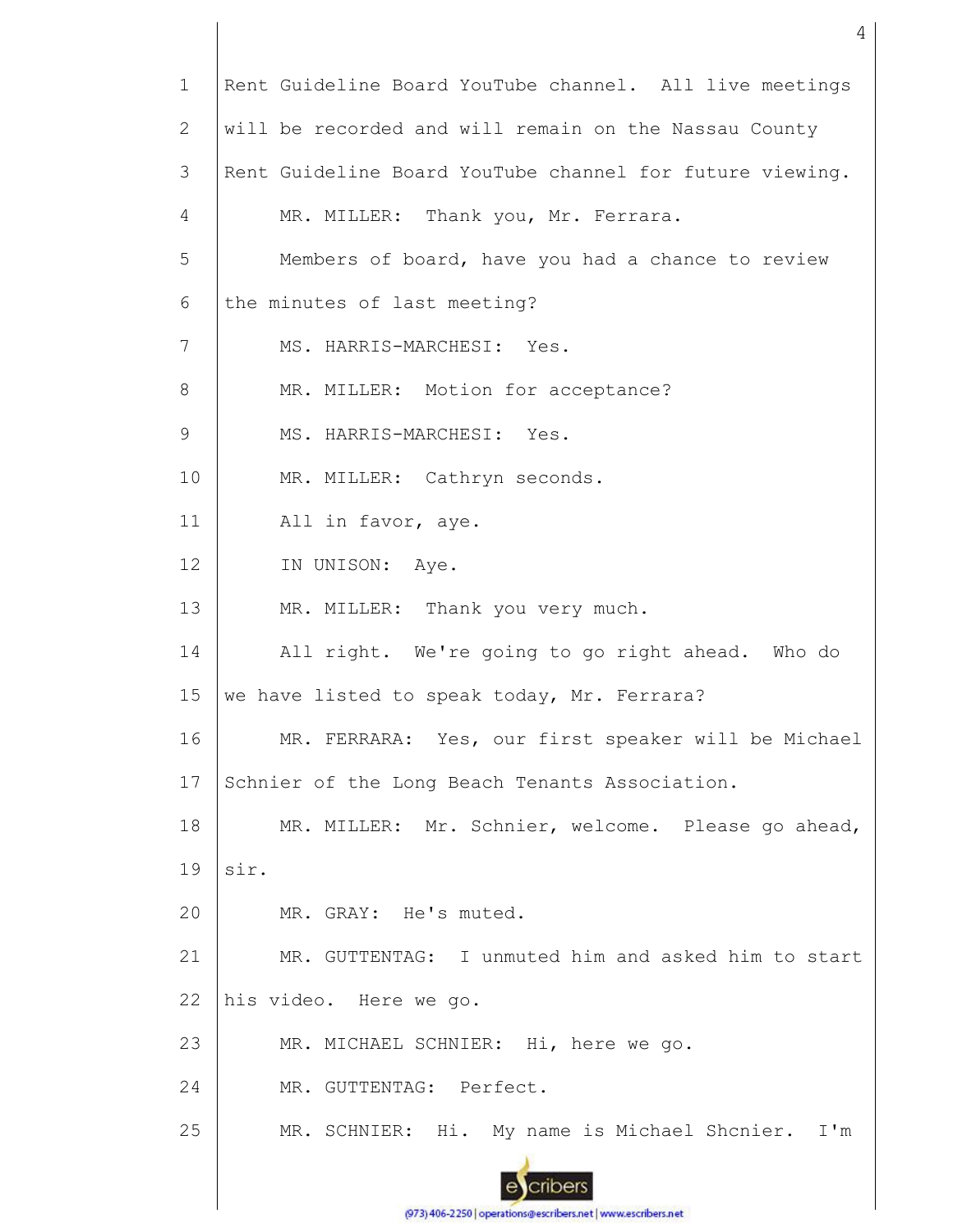1 2 3 4 5 the president of the Long Beach Tenants Association. I live at 25 Franklin Boulevard in Long Beach, and I've been attending meetings of the Nassau County Rent Guideline Board since the '90s. So pretty familiar with the process here.

6 7 8 9 10 11 12 13 14 15 16 17 18 19 20 21 22 23 24 25 As I've stated in previous testimonies, one of the biggest factors that has to be considered is the reduction of the number of rent stabilized units that exist in Nassau County. According to numbers that I've been able to obtain from DHCR, in 2001, there were just 12,000 ETPA units in Nassau County. By 2017, that number decreases to 7,930, and the latest statistics I have are from 2019, and that number is down to 7,265, which is almost a forty percent reduction in the housing stock of rent stabilized units over an eighteen-year period. The apartments that do continue to be ETPA regulated, largely those -- a majority of those apartments have regulated rents, quote/unquote, regulated rents, that are above what would be considered market value. I'm talking regulated rents of over 2,000 dollars a month. I'm not going to deny that there are apartments that exist also that are below market rate, but the fact is that the majority of them, even though they're considered rent regulated, are well above market rate. To put a rent increase on those apartments, would

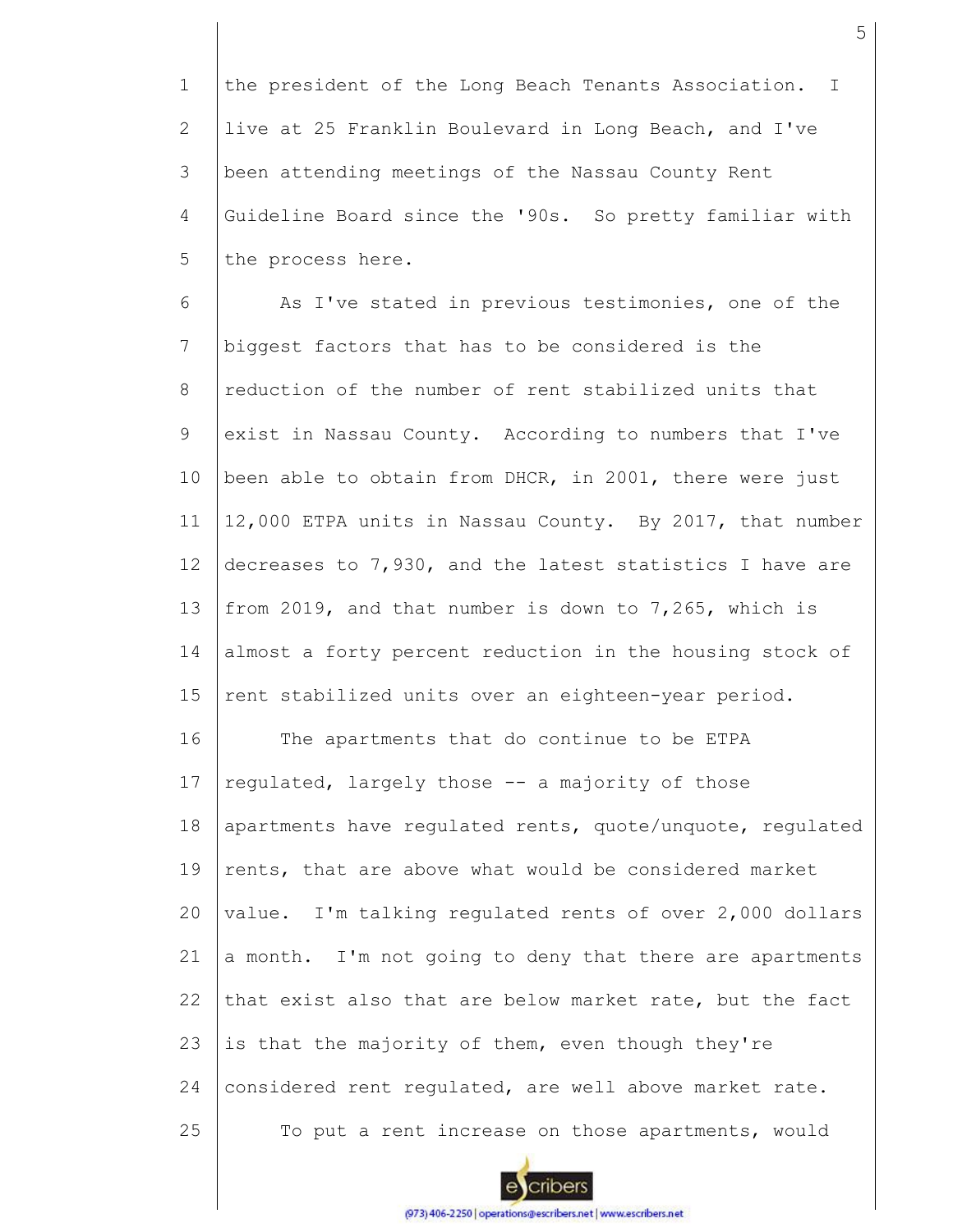1 2 3 4 5 6 7 8 9 10 11 already be a hardship for people that are already struggling to pay their rent, especially in the current situation that we're all in with people out of work, and the impact that COVID has had in the past year. So I would ask that at minimum, there would be no rent increase for the coming year. I know that a lot of people that are living in rent stabilized apartments are on fixed income, they're living on Social Security, and I've had some of these tenants show me what they're making on social security, and their Social Security check doesn't even cover their monthly rent.

12 13 14 15 16 17 18 19 20 21 22 23 24 25 In past years, you know, if I go back to the years, the early years of 2000s, when the rent laws favored the landlords, at that point in time, I remember testifying and asking the board -- and it was, you know, it was a different board makeup at that time, but I remember asking the board to take into consideration that the laws were very much against the tenants, and we were told by the people who were on the board at that time, that was a matter to take up with our legislators and not the board. And at that point in time we were hit with rent increases in 2003 of five percent with a one-year lease, and eight percent for a two-year lease. 2004, four-and-a-quarter for a one-year lease and six-and-a-quarter for a two-year lease. 2005, five-and-a-quarter for a one-year lease,

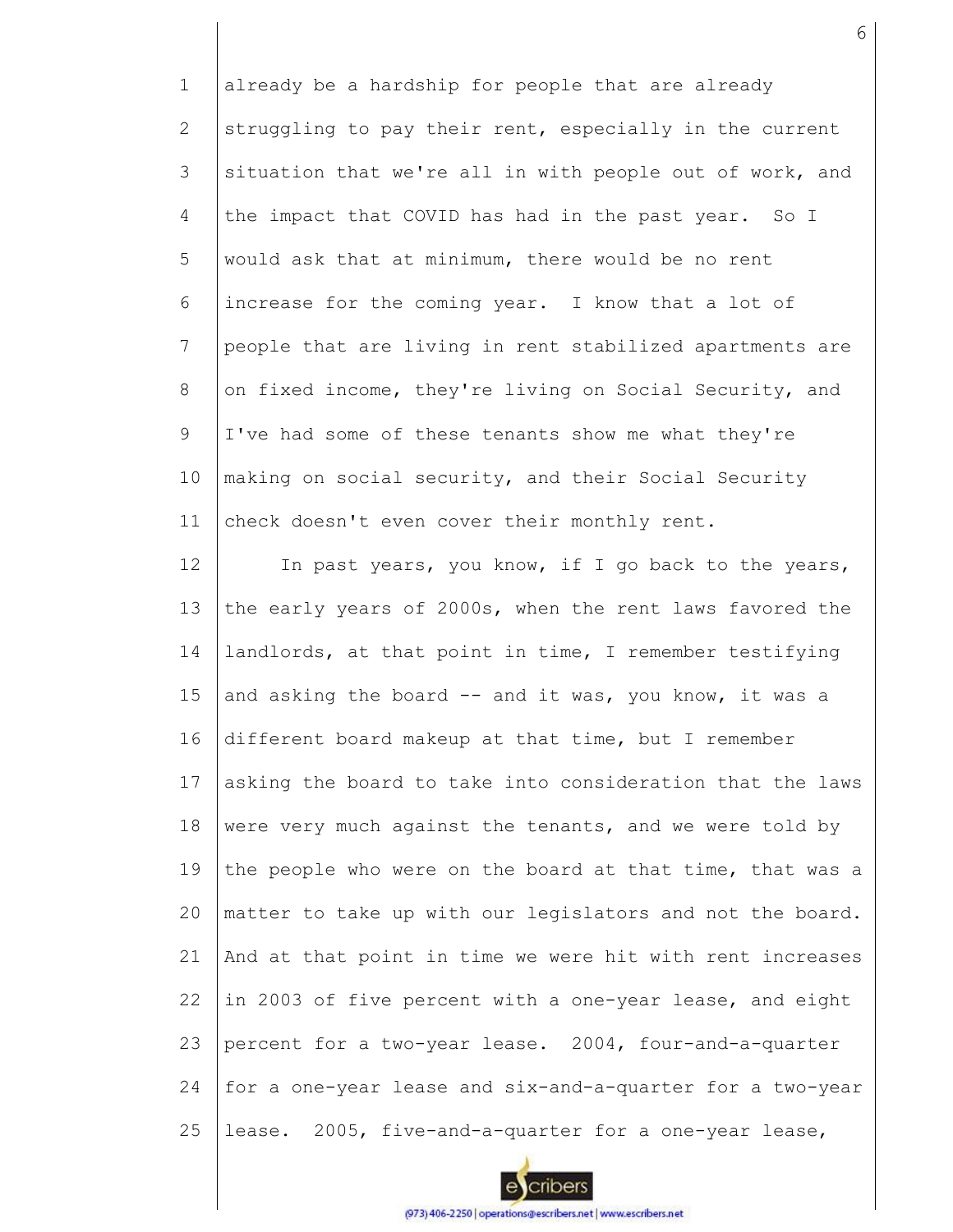1 2 3 4 5 6 7 8 9 10 11 12 13 14 15 16 17 18 19 20 21 22 23 24 25 seven and a quarter for a two-year lease. So I am hoping that considering the current climate, the reduction in ETPA units, and the fact that tenants are struggling tremendously, that at the very least this board not consider any rent increase at this time. MR. MILLER: Thank you, Mr. Schnier. MR. COHEN: I have a question. MR. MILLER: Go ahead. MR. COHEN: So we just heard about 2003, '04, and '05 with these increases. I'm sure Mr. Schnier could tell us how much the expenses went up those years? MR. SCHNIER: I do not know. MR. COHEN: Really? Okay. Well, I remember at least one of those years, the expenses were up over seven percent. I don't have it in front of me. But I'm pretty sure about that. And I believe those other years that the rent expenses were similar to the rent increases. MR. SCHNIER: It should also be noted at that time, that the landlords were able to get a twenty percent vacancy allowance, anytime an apartment became vacant. MR. COHEN: And that was the law. MR. SCHNIER: Yes. MR. COHEN: You know; it always can't be against the landlords. You want the landlords to subsidize everything. You go buy gas, three dollars a gallon for

7

(973) 406-2250 | operations@escribers.net | www.escribers.net

cribers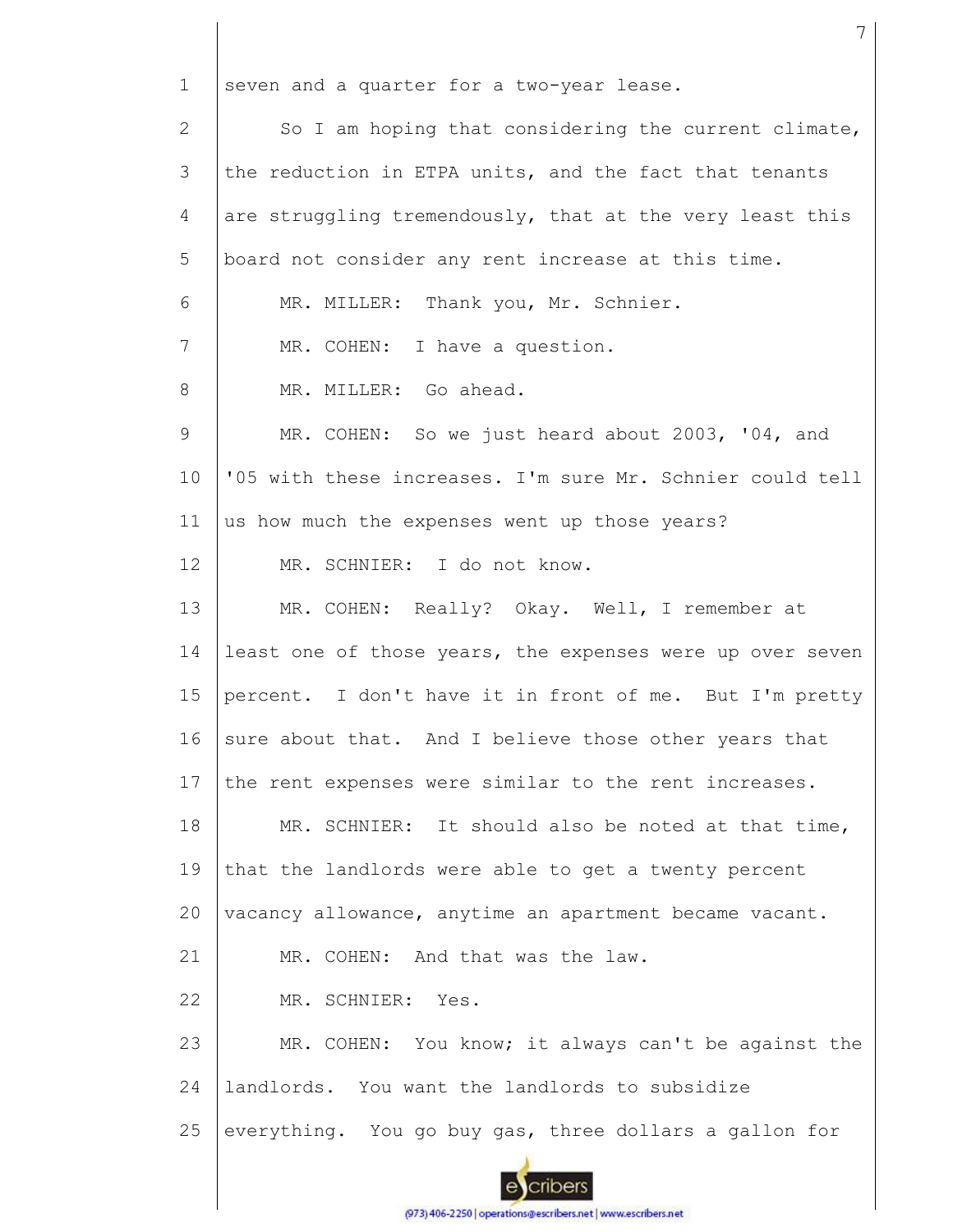1 2 3 4 5 6 7 8 9 10 11 12 13 14 15 16 17 18 19 20 21 22 23 24 25 regular gas. Where's the outrage? You buy milk. I don't know how much milk costs but you know, it's - sooner or later, it's going to bust because the landlords won't be able to fix their buildings or they won't give the services that the tenants are used to, and that's what we're going to be facing. So you know --MR. STEIN: I just have one other -- I might -- are we really seriously talking about something that occurred fifteen to twenty years ago? Am I missing something? You said, 202 (sic), 203 (sic), 2005. MR. SCHNIER: I was just -- I was just -- I just was considering the fact that there was -- in last year's hearings, there were talks from the landlord that the board should take into account that the rent laws are against the -- MR. STEIN: I'm just saying, you might want to say something a little bit more timely, a little more present. Also I agree with my counterpart, Andy, that it almost doesn't make any sense to make any comment on the income increases, if you don't have any correspondence on the expenses. But I think Andy made the point. I just -- was 2005, I mean, without making sort of a sense of humor, I had a lot more hair fifteen years ago. Things change. And they've changed a lot. And not necessarily in the landlord's favor the past few years.

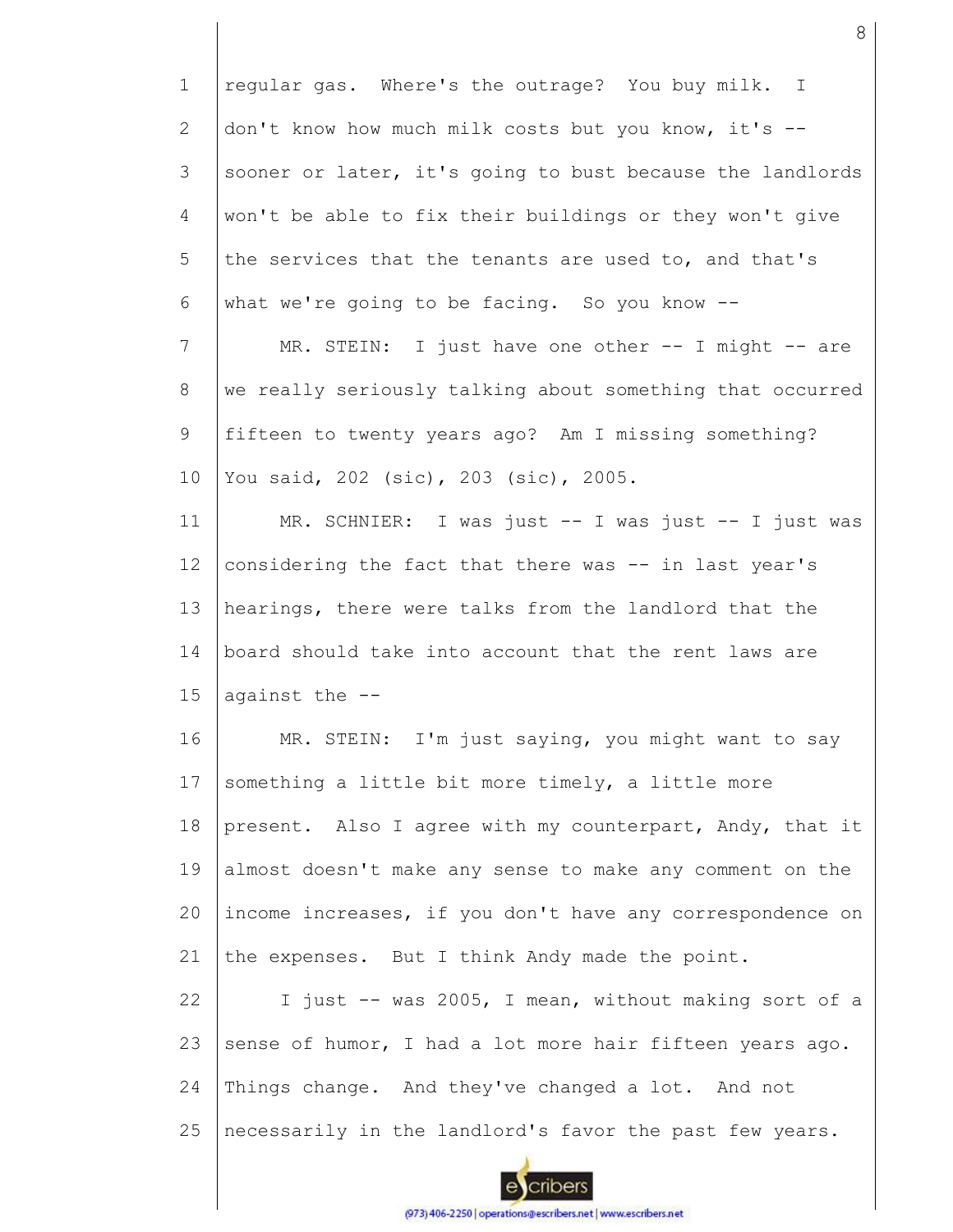1 So I just want to make that point.

2 3 4 5 6 MR. SCHNIER: A lot of the laws were in the landlords' favor. The landlords deregulated a lot of apartments, and in most of the buildings that have ETPA apartments, they now have the advantage of having those apartments switched over to free market rents.

7 8 9 10 11 MR. STEIN: Well, by the way, I just wanted to say one other point. When -- to mention the term "free market", where your income is controlled but your expenses are not is sort of not a balanced approach. Don't you agree?

12 13 14 15 16 17 MR. SCHNIER: How do you figure that your income is controlled and your expenses are not, if for example, in my building with 126 apartments, only 37 continue to be ETPA regulated, which means over -- between 60 and 70 percent of the apartments in my building don't  $-$ - the income is not --

18 19 20 21 22 23 24 25 MR. STEIN: I just asked the question that it's hard to mention anything of free market, when you control the income. And for example, there's been no increase in income, and yet, the expenses have increased. Taxes have gone up. We heard last week, Long Beach taxes, you live in Long Beach, your water has gone up. Your taxes are going up. Certainly the supplies and the material have gone up and will be going up more.

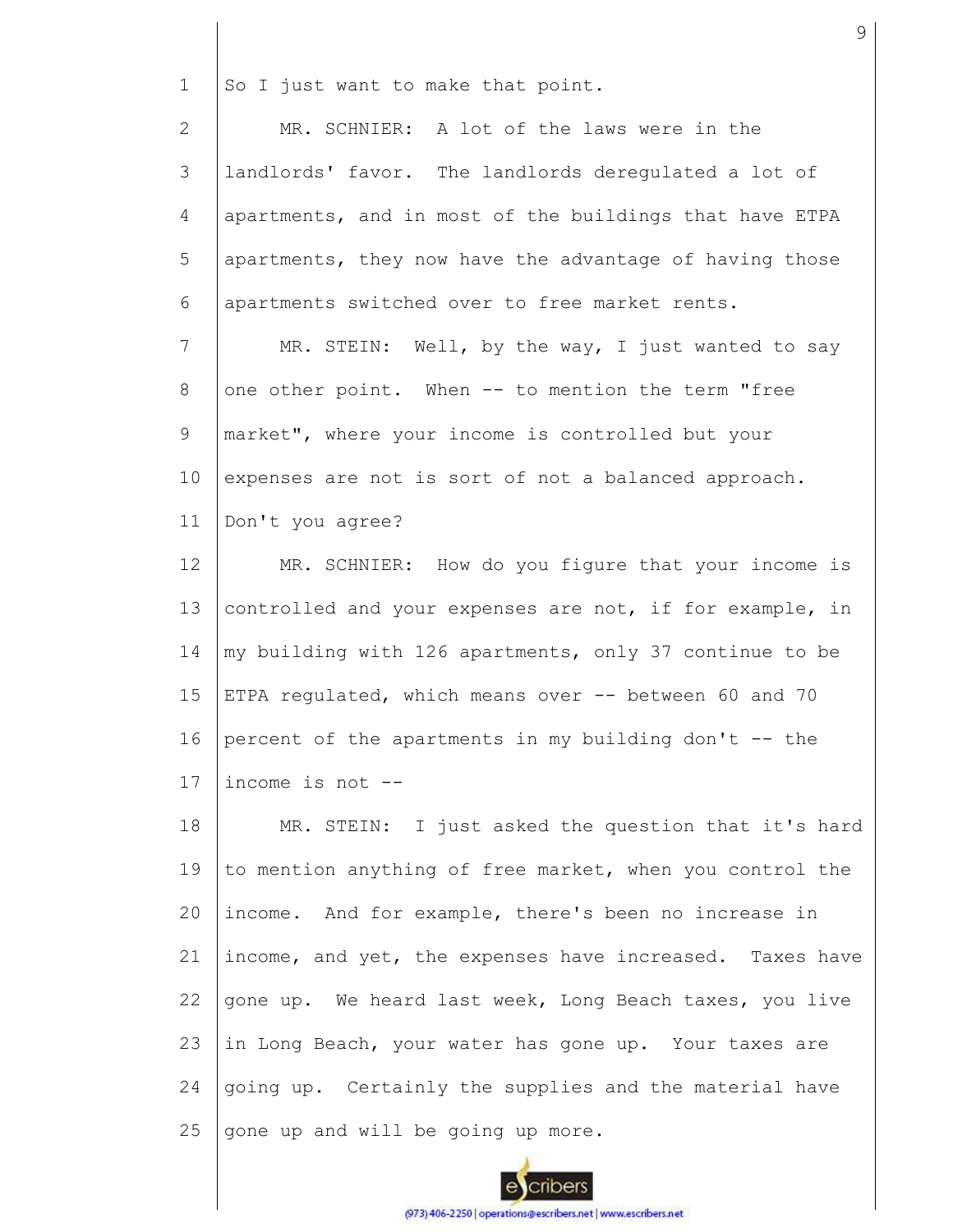1 2 3 4 5 6 7 8 9 10 11 12 13 14 15 16 17 18 19 20 21 22 23 24 25 So all we're asking for is a balance to the particular board. That's all. MR. RYCHLOWSKI: In Long Beach, the budget wasn't passed yet. That's a tentative budget, and the school taxes have gone down quite a bit this year, due to extra money coming in from the State. MR. MILLER: All right. Thank you, gentleman. Any other comments? Mr. Schnier, thank you so much. Next speaker please? MR. FERRARA: Yes. Go ahead, Michael. MR. GUTTENTAG: I'm removing the pin. Just give me one second. Thank you again. MR. FERRARA: Do we have Mr. Steven Padyk? MR. STEVEN PADYK: Yes. MR. GUTTENTAG: I'm just promoting him. Give me one second. Mr. Padyk? MR. PADYK: I'm here. MR. GUTTENTAG: Okay. I just want to make we could see you. MR. PADYK: Okay. MR. GUTTENTAG: One second. Is your video on? It is not allowing your video to work.

10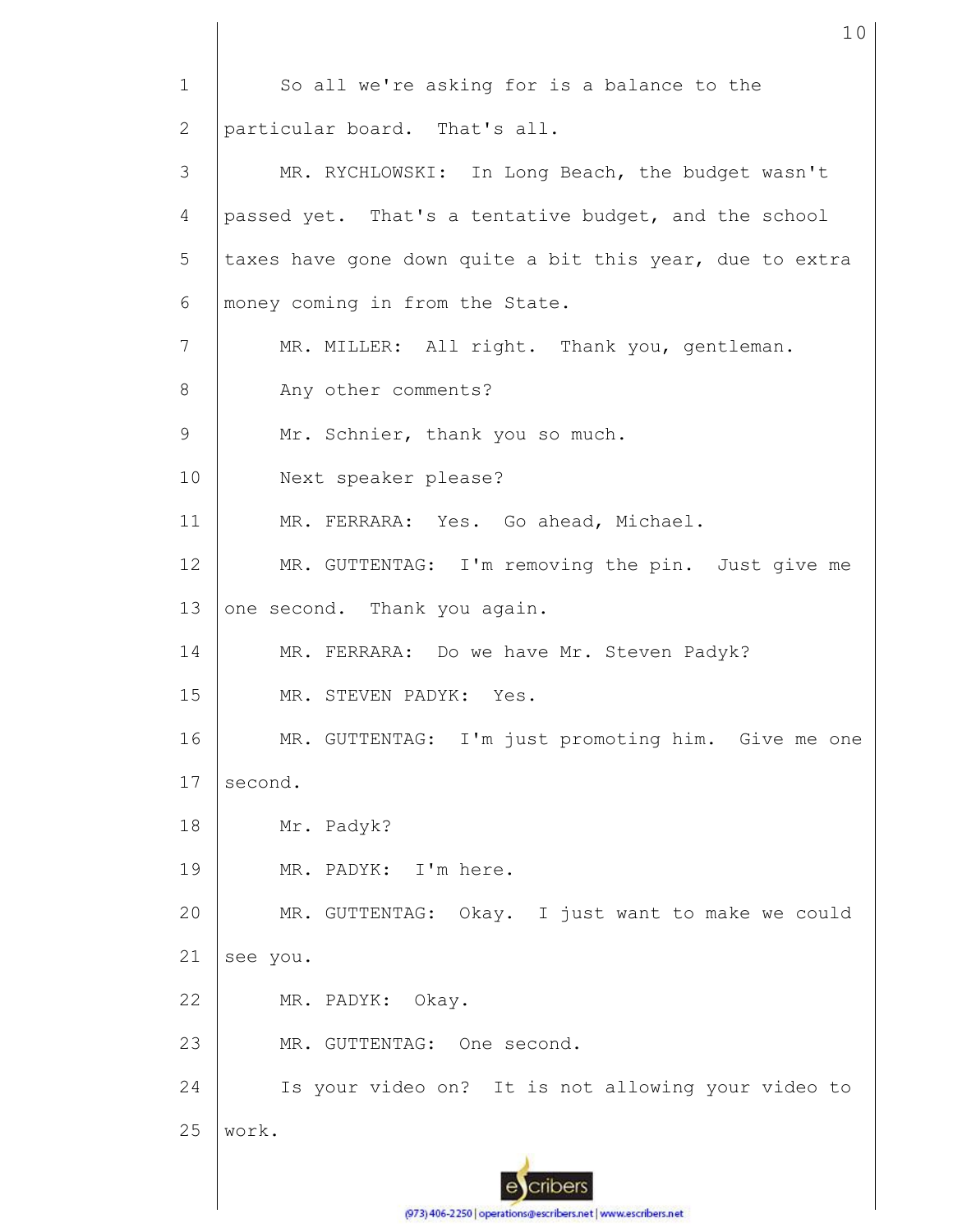1 MR. PADYK: Yeah, it said -- I hit the button to allow it to work. 2 3 MR. GUTTENTAG: Okay. 4 MR. SCHNIER: If I may, I think while you were 5 trying to connect Mr. Padyk, your notices came up on my 6 screen. So --7 MR. GUTTENTAG: Okay. MR. SCHNIER: -- that might be why you're having 8 9 trouble. 10 MR. FERRARA: Let me go back to him. Thank you. 11 MR. GUTTENTAG: Mr. Padyk? 12 MR. PADYK: Yeah. 13 MR. GUTTENTAG: Now, let's see what's going on over 14 here. Just give me another second. I'm trying to figure 15 out what's wrong with the video. Do you mind not having 16 the video? Or would you like the video on? 17 MR. PADYK: Whatever will get it done. You know. 18 MR. GUTTENTAG: It seems like the video is not working. We could continue without video if you're okay 19  $20$ with that. MR. PADYK: That's fine. 21 MR. MILLER: All right. Good evening, Mr. Padyk. 22 23 Go ahead please, sir. 24 MR. PADYK: Thank you. 25 Good evening to everyone. I don't know if anybody cribers

11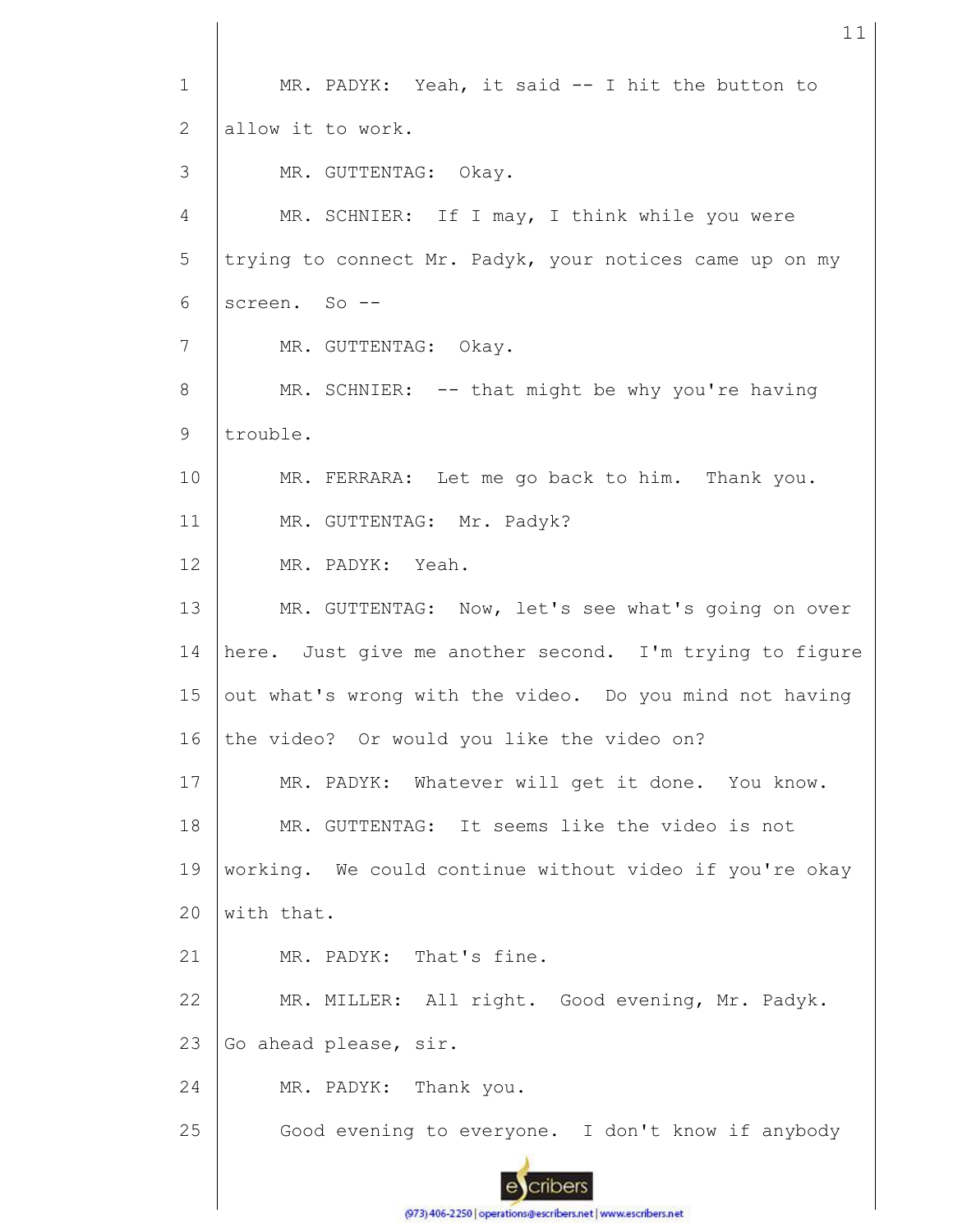| $\mathbf 1$    | had the chance this Sunday, if you get Newsday at all but |
|----------------|-----------------------------------------------------------|
| $\overline{2}$ | Newsday, front page, and I'll hold it up, if you could    |
| 3              | see it. It said, rent relief --                           |
| 4              | MR. GUTTENTAG: We can't see it. Let me see if I           |
| 5              | can try to work on your video.                            |
| 6              | MR. PADYK: Okay.                                          |
| 7              | MR. GUTTENTAG: I want you to be able to show that         |
| 8              | if you're trying to show something.                       |
| 9              | MR. PADYK: It says, stop my video, which I did.           |
| 10             | MR. GUTTENTAG: Let's try this. Is there something         |
| 11             | in front of your camera? It looks like your video is on,  |
| 12             | but there's something --                                  |
| 13             | MR. PADYK: No, everything's clear.                        |
| 14             | MR. GUTTENTAG: Okay. Interesting. Hold on one             |
| 15             | second.                                                   |
| 16             | MR. FERRARA: What we could do, Mr. Padyk, is if you       |
| 17             | want to take a picture of it and email it to the Nassau   |
| 18             | County, I'll put it in the record, whatever you're        |
| 19             | referring to.                                             |
| 20             | MR. PADYK: All right. I could do that, after I'm          |
| 21             | done.                                                     |
| 22             | MR. FERRARA: Okay. You can do that --                     |
| 23             | MR. PADYK: Yeah, I don't want to hold -- you know,        |
| 24             | it's late. I don't want to hold everybody up.             |
| 25             | MR. GUTTENTAG: Yeah. It doesn't look like we're           |
|                |                                                           |

(973) 406-2250 | operations@escribers.net | www.escribers.net

 $\mathsf{l}$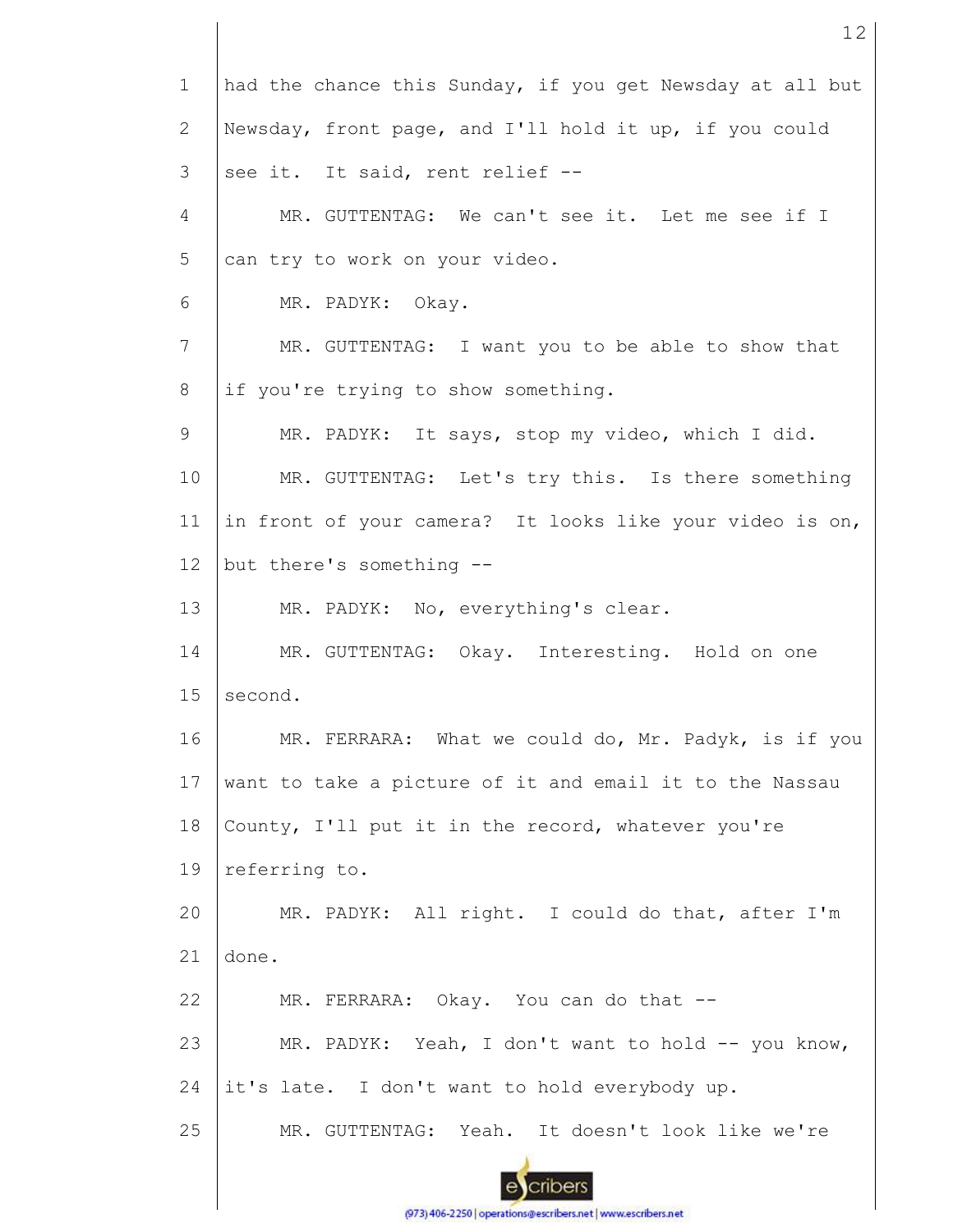1 2 3 4 5 6 7 8 9 10 11 12 13 14 15 16 17 18 19 20 21 22 23 24 going to be able to get your video working. So let's just go forward. MR. PADYK: Right. So I'll just verbally talk, if that's okay. MR. GUTTENTAG: And email it to us afterwards, and we'll forward it to everybody. MR. PADYK: That's fine. Thank you. Well, anyway in Sunday's Newsday, the front page of Newsday, it's the whole page, rent relief delay. It says ninety million available for Long Islanders but only one percent has been distributed. And not to go over the whole article but in the article itself where it states, "government officials and housing advocates believe many tenants have not applied for help because they are still protected by the state eviction moratorium that will be in effect until at least the end of August". That's by the governor. Now, that being said too, I mean, the landlordtenant court, and I'll call it tenant court, prior to this pandemic was a complete disaster. Since it's been closed, and they're only now starting video conferences, just to get a court date, you would be in December now, if not into January of 2022. So the whole system has just fallen apart. So there -- and that supports that



government official's comment that there is no incentive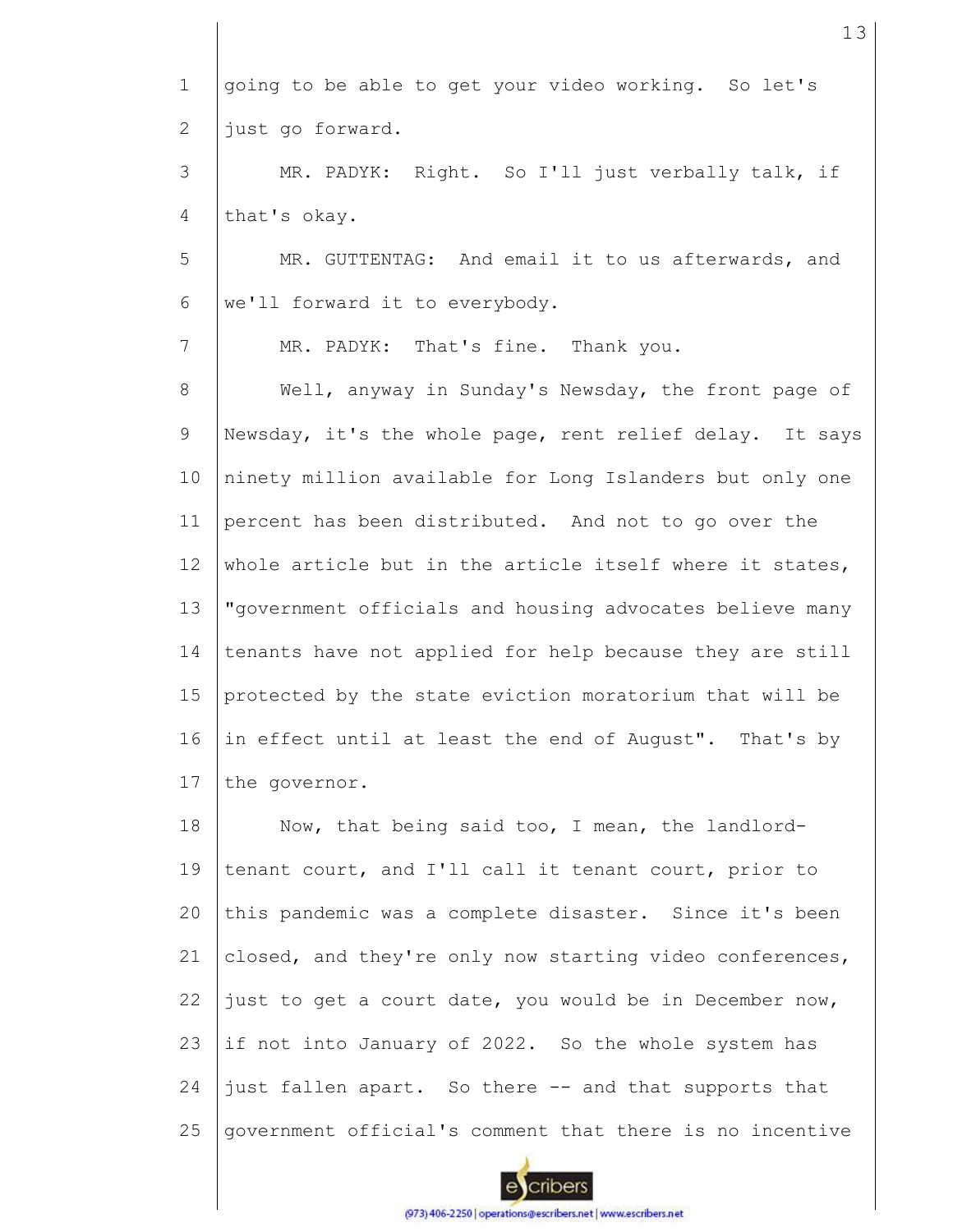1 2 3 for a tenant to pay, simply because they can't be evicted, because he can't get to court and there could be no justice whatsoever.

4 5 6 7 8 The other item 2, and again, I'll email it to you, is oil that heats the building is up 34.73 percent, ending in April. The last item which we all know about because it's been on every news program is that inflation has just hit 4.2 percent.

9 10 11 12 13 14 15 16 17 18 19 20 So all these current factors clearly for pre-war buildings that are old, require a tremendous amount of tender loving care, maintenance at a cost, that the costs are increasing, rents are flat, just isn't doing it. You know, you can't take a DeSoto and keep it running with nothing to work with to keep it going. So I think it's important that when -- if you run a business, if anybody on this board runs their own business, they understand that in order to just have a going concern, you need the proper revenue to make -- to cross your Ts and dot your Is and to have a business that goes. That's all I'm trying to say. Okay. Thank you.

21 MR. MILLER: Thank you, Mr. Padyk. Noted.

22 Any comments?

23 24 MR. COHEN: I have a nonrelated comment, if I could? MR. MILLER: Go ahead, Andy.

25 MR. COHEN: I know we like to talk about New York





cribers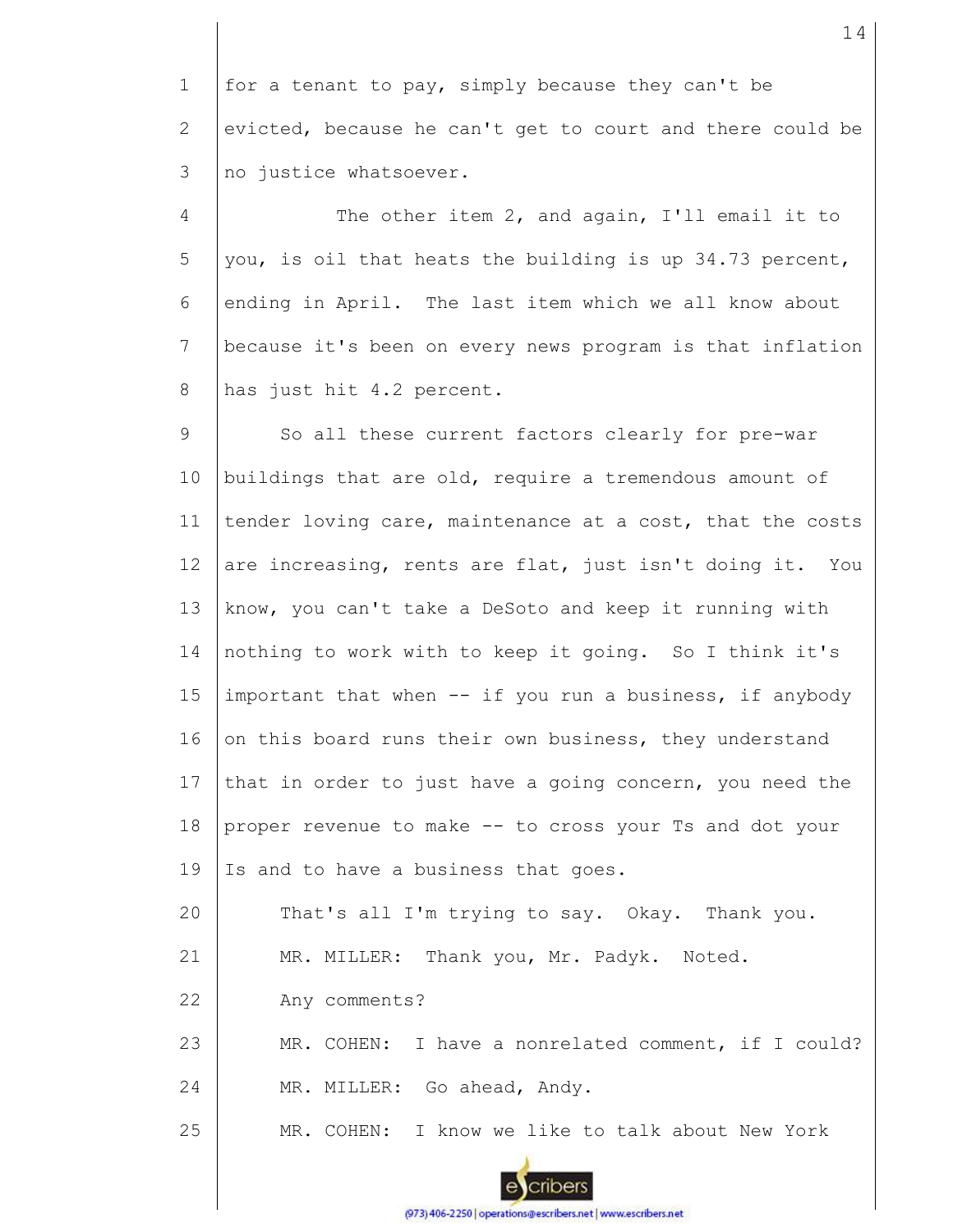| $\mathbf 1$     | City when it seems convenient, but their preliminary      |
|-----------------|-----------------------------------------------------------|
| $\mathbf{2}$    | increase is zero to two for one year, and one to three    |
| 3               | for two years. We'll see what happens when they vote,     |
| $\overline{4}$  | but that's what's out there.                              |
| 5               | MR. MILLER: Well.                                         |
| 6               | MR. COHEN: They voted on that, this preliminary           |
| $7\phantom{.}$  | number, and then we'll see what happens when they do a    |
| 8               | final vote. But that's out there.                         |
| 9               | MR. MILLER: Any other comments?<br>No.                    |
| 10              | Okay. Our next meeting, the presentation hearing          |
| 11              | will be Tuesday, June 22nd, is Tuesday, June 22nd at 7:30 |
| 12 <sup>°</sup> | sharp. It will be via videoconferencing as Zoom like we   |
| 13              | had tonight. And hopefully, it will be a -- we will have  |
| 14              | a very robust discussion.                                 |
| 15              | MR. COHEN: When's the vote? When is the vote?             |
| 16              | What's the date?                                          |
| 17              | MR. MILLER: The vote is going to be the Thursday,         |
| 18              | June 24th.                                                |
| 19              | MR. COHEN: That's two days later. Okay.                   |
| 20              | MR. MILLER: Two days later.                               |
| 21              | MR. COHEN: Thank you.                                     |
| 22              | MR. MILLER: All right. There'd be no other                |
| 23              | matters; do we have a motion for adjournment?             |
| 24              | MR. GRAY: Motion.                                         |
| 25              | MR. MILLER: Garrett Gray, seconded by?                    |
|                 |                                                           |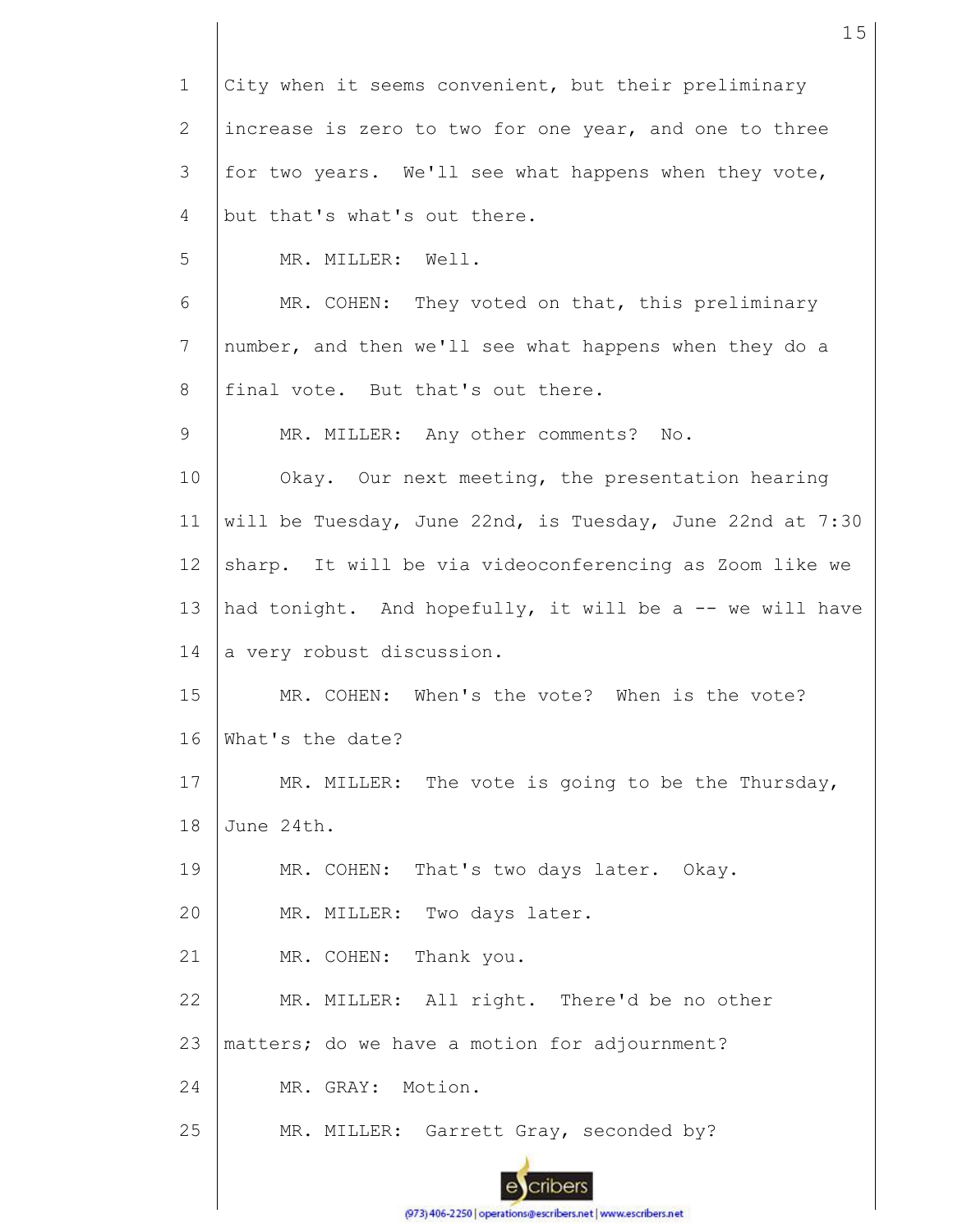| $\mathbf 1$    | MR. MAHONEY: Adam.                                            |
|----------------|---------------------------------------------------------------|
| $\overline{2}$ | MR. MILLER: Adam?                                             |
| 3              | All in favor, raise your hands, please?                       |
| $\overline{4}$ | Thank you all very much for your time, your                   |
| 5              | patience. Public members, those watching, please be           |
| 6              | safe. The mask mandate is no longer required for most         |
| $\overline{7}$ | places, but do follow your local guidelines. Be safe.         |
| $8\,$          | Thank you all very much. And I'll see on -- a month from      |
| 9              | now, June 22nd. Thank you very much.                          |
| 10             | MR. MAHONEY: Thank you. Good night everyone.                  |
| 11             | [END RECORDING]                                               |
| 12             |                                                               |
| 13             |                                                               |
| 14             |                                                               |
| 15             |                                                               |
| 16             |                                                               |
| 17             |                                                               |
| 18             |                                                               |
| 19             |                                                               |
| 20             |                                                               |
| 21             |                                                               |
| 22             |                                                               |
| 23             |                                                               |
| 24             |                                                               |
| 25             |                                                               |
|                | cribers                                                       |
|                | (973) 406-2250   operations@escribers.net   www.escribers.net |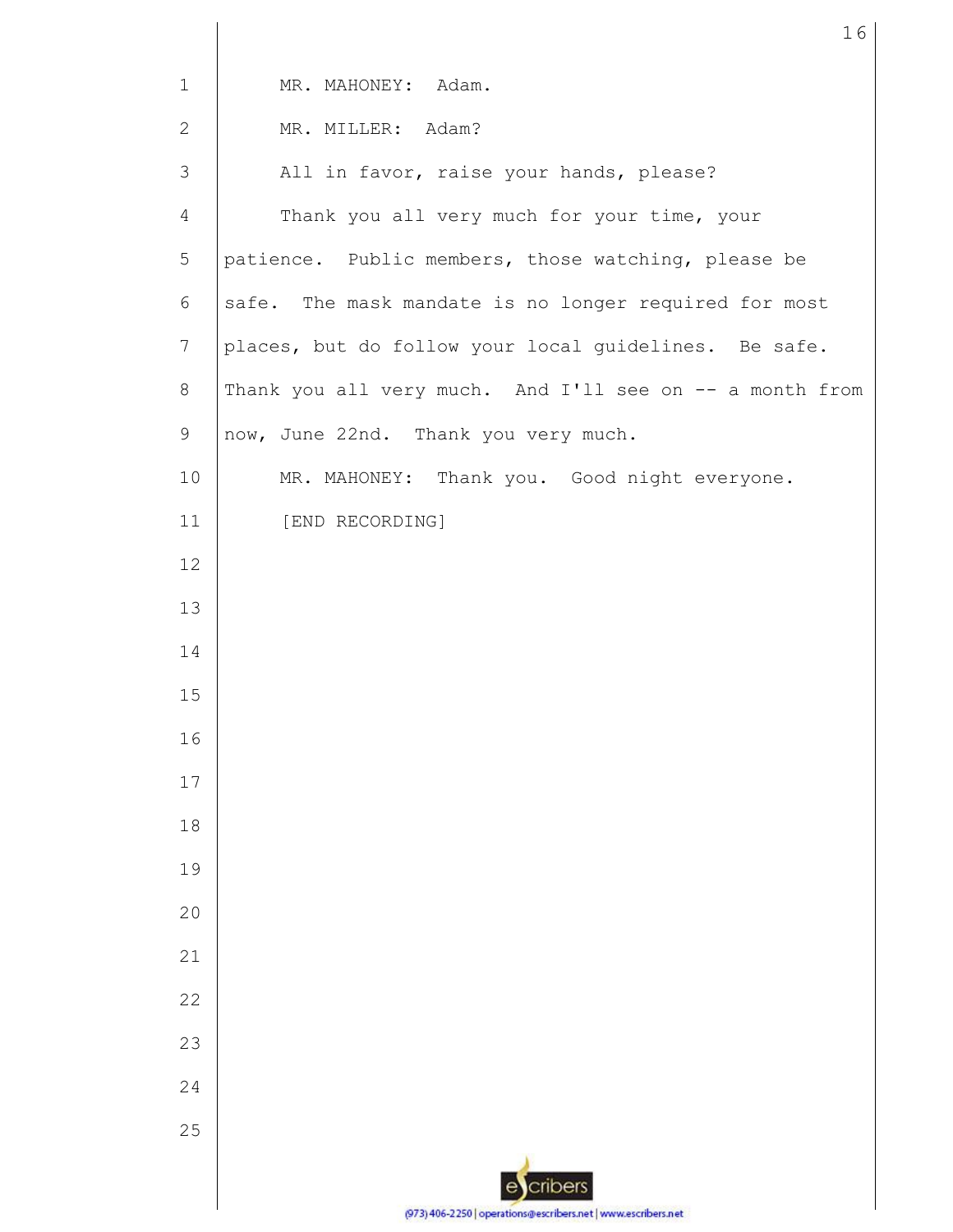| $\mathbf{1}$    | CERTIFICATION                                                 |
|-----------------|---------------------------------------------------------------|
| $\mathbf{2}$    | The prior proceedings were transcribed from audio             |
| 3               | files and have been transcribed to the best of my             |
| $\overline{4}$  | ability. I further certify that I am not connected by         |
| 5               | blood, marriage or employment with any of the parties         |
| 6               | herein nor interested directly or indirectly in the           |
| $7\phantom{.0}$ | matter transcribed.                                           |
| 8               |                                                               |
| $\mathcal{G}$   | Signature                                                     |
| 10              |                                                               |
| 11              |                                                               |
| 12              | Pessy Kaufman                                                 |
| 13              | Date June 1, 2021                                             |
| 14              |                                                               |
| 15              |                                                               |
| 16              |                                                               |
| 17              |                                                               |
| 18              |                                                               |
| 19              |                                                               |
| 20              |                                                               |
| 21              |                                                               |
| 22              |                                                               |
| 23              |                                                               |
| 24              |                                                               |
| 25              |                                                               |
|                 | cribers                                                       |
|                 | (973) 406-2250   operations@escribers.net   www.escribers.net |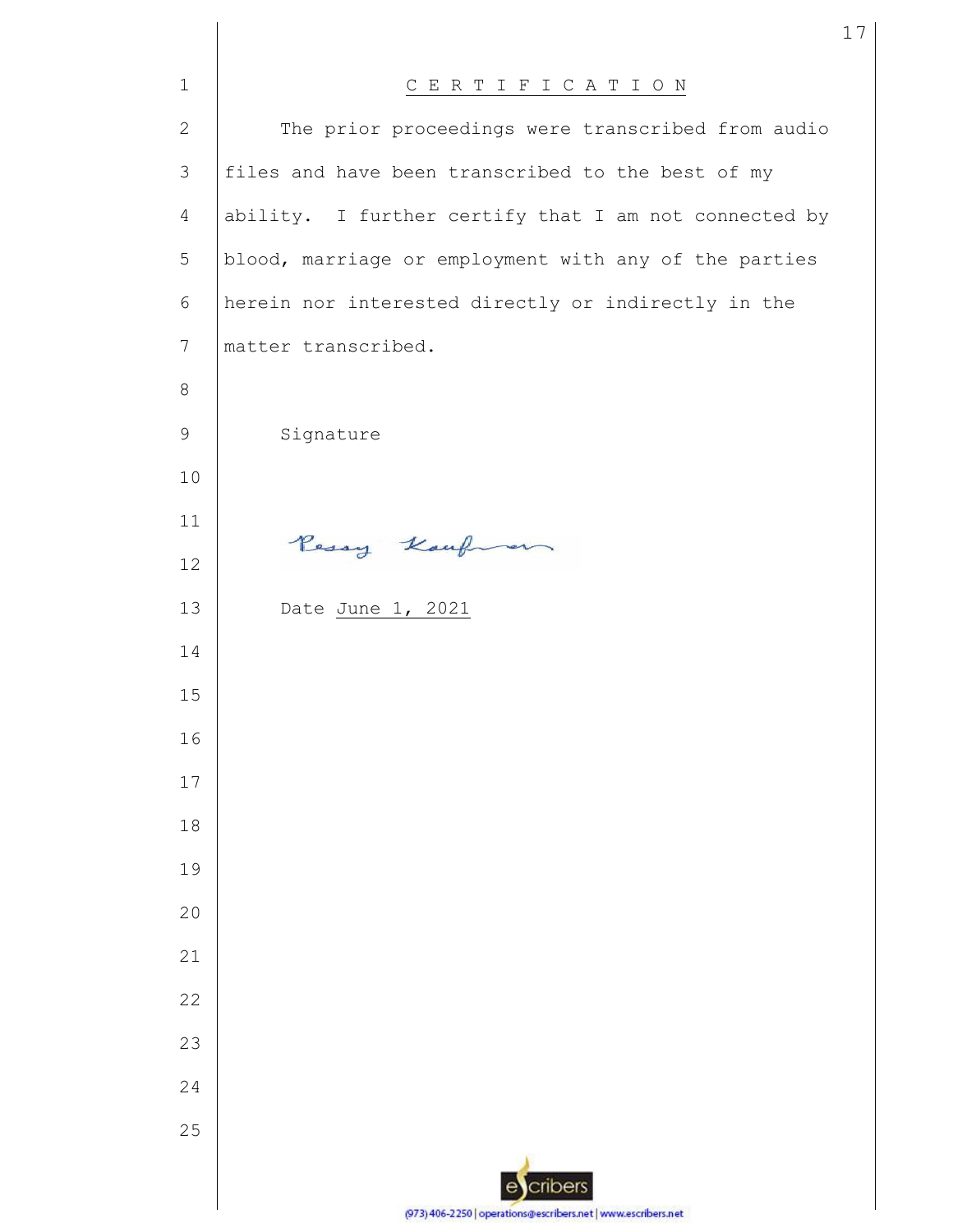|                              | 7:2                           | building $(3)$                   | 14:1                   | designated (1)               |
|------------------------------|-------------------------------|----------------------------------|------------------------|------------------------------|
|                              | amount(1)                     | 9:1,1;14:5                       | conducting $(1)$       | 3:1                          |
| I                            | 14:1                          | buildings $(3)$                  | 3:1                    | DeSoto $(1)$                 |
| [END (1)]                    | Andy $(5)$                    | 8:4;9:4;14:1                     | conferences (1)        | 14:1                         |
| 16:1                         | 2:9,9;8:1,2;14:2              | business $(3)$                   | 13:2                   | determine (1)                |
| [START(1)]                   | apart $(1)$                   | 14:1,1,1                         | connect $(1)$          | 3:1                          |
| 2:1                          | 13:2                          | bust $(1)$                       | 11:5                   | DHCR(2)                      |
|                              | apartment $(1)$               | 8:3                              | consider(1)            | 2:2;5:1                      |
| $\mathbf A$                  | 7:2                           | button $(1)$                     | 7:5                    | DHCRs(1)                     |
|                              | apartments (10)               | 11:1                             | consideration (1)      | 3:2                          |
| ability $(1)$                | 5:1,1,2,2;6:7;9:1,1,4<br>5,6  | buy $(2)$<br>7:2;8:1             | 6:1<br>considered (3)  | different (1)<br>6:1         |
| 3:2                          | applied $(1)$                 |                                  | 5:1,2,7                | directive $(1)$              |
| able $(5)$                   | 13:1                          | $\mathbf C$                      | considering (2)        | 3:6                          |
| 5:1;7:1;8:4;12:7;<br>13:1    | approach (1)                  |                                  | 7:2;8:1                | disaster $(1)$               |
| above $(2)$                  | 9:1                           | call $(1)$                       | continue (3)           | 13:2                         |
| 5:1,2                        | April (1)                     | 13:1                             | 5:1;9:1;11:1           | discussion (1)               |
| acceptance(1)                | 14:6                          | came $(1)$                       | control(1)             | 15:1                         |
| 4:8                          | article (2)                   | 11:5                             | 9:1                    | distributed (1)              |
| accommodations (1)           | 13:1,1                        | camera (1)                       | controlled (2)         | 13:1                         |
| 3:1                          | associate(1)                  | 12:1                             | 9:1,9                  | dollars $(2)$                |
| According $(1)$              | 3:1<br><b>Association (2)</b> | can $(3)$<br>3:2;12:2,5          | convenient (1)<br>15:1 | 5:2;7:2                      |
| 5:9                          | 4:1;5:1                       | care $(1)$                       | correspondence (1)     | done $(2)$<br>11:1;12:2      |
| account(1)                   | attending $(1)$               | 14:1                             | 8:2                    | dot(1)                       |
| 8:1<br>Adam(4)               | 5:3                           | Cathryn $(3)$                    | cost(1)                | 14:1                         |
| 2:1,1;16:1,2                 | attorney $(2)$                | 2:1,1;4:1                        | 14:1                   | down $(2)$                   |
| adjournment (1)              | 3:1,3                         | Certainly (1)                    | costs(2)               | 5:1;10:5                     |
| 15:2                         | August $(1)$                  | 9:2                              | 8:2;14:1               | due(1)                       |
| adjustments (1)              | 13:1                          | chance $(2)$                     | counterpart $(1)$      | 10:5                         |
| 3:1                          | available (1)                 | 4:5;12:1                         | 8:1                    |                              |
| <b>Administration (1)</b>    | 13:1                          | change (1)                       | County (8)             | E                            |
|                              |                               |                                  |                        |                              |
| 3:2                          | aye(2)                        | 8:2                              | 2:3;3:1,2;4:2;5:1,3,9; |                              |
| advantage $(1)$              | 4:1,1                         | changed $(1)$                    | 12:1                   | early $(1)$                  |
| 9:5                          |                               | 8:2                              | court(4)               | 6:1                          |
| advocates $(1)$              | B                             | channel (2)                      | 13:1,1,2;14:2          | effect(1)                    |
| 13:1                         |                               | 4:1,3                            | cover(1)               | 13:1                         |
| afterwards (1)               | Back $(3)$<br>3:4;6:1;11:1    | check $(1)$<br>6:1               | 6:1<br>COVID(1)        | effort(1)<br>3:6             |
| 13:5                         | balance (1)                   | City(1)                          | 6:4                    | eight $(1)$                  |
| again (2)                    | 10:1                          | 15:1                             | <b>COVID-19(1)</b>     | 6:2                          |
| 10:1;14:4                    | balanced (1)                  | clear(1)                         | 3:7                    | eighteen-year $(1)$          |
| against $(3)$<br>6:1;7:2;8:1 | 9:1                           | 12:1                             | cross(1)               | 5:1                          |
| ago(2)                       | Barry $(3)$                   | clearly $(1)$                    | 14:1                   | email $(3)$                  |
| 8:2,9                        | 2:1,1,1                       | 14:9                             | current (3)            | 12:1;13:5;14:4               |
| agree $(2)$                  | Beach $(6)$                   | climate $(1)$                    | 6:2;7:2;14:9           | <b>Emergency</b> $(1)$       |
| 8:1;9:1                      | 4:1;5:1,2;9:2,2;10:3          | 7:2                              |                        | 3:1                          |
| ahead (9)                    | became $(1)$                  | closed $(1)$                     | D                      | end $(1)$                    |
| 2:2,2,5;4:1,1;7:8;           | 7:2<br>below $(1)$            | 13:2<br>Cohen $(13)$             | date(2)                | 13:1                         |
| 10:1;11:2;14:2               | 5:2                           | 2:9,9;7:1,2,2,7,9;               | 13:2;15:1              | ending $(1)$<br>14:6         |
| <b>ALEXANDER (2)</b>         | biggest $(1)$                 | 14:2,2;15:1,1,2,6                | days $(2)$             | especially (1)               |
| 2:7,8<br>allow $(1)$         | 5:7                           | coming $(2)$                     | 15:1,2                 | 6:2                          |
| 11:2                         | bit(2)                        | 6:6;10:6                         | December (1)           | ETPA $(5)$                   |
| allowance (1)                | 8:1;10:5                      | commencing $(1)$                 | 13:2                   | 5:1,1;7:3;9:1,4              |
| 7:2                          | Board $(16)$                  | 3:1                              | decreases(1)           | even $(2)$                   |
| allowing $(1)$               | 2:4,6;3:1;4:1,3,5;5:4;        | comment $(3)$                    | 5:1                    | 5:2;6:1                      |
| 10:2                         | 6:1,1,1,1,2;7:5;8:1;          | 8:1;13:2;14:2                    | delay(1)               | evening $(3)$                |
| allows $(1)$                 | 10:2;14:1                     | comments $(3)$                   | 13:9                   | 2:7;11:2,2                   |
| 3:8                          | <b>Boulevard</b> (1)<br>5:2   | 10:8;14:2;15:9<br>complete $(1)$ | deny $(1)$<br>5:2      | everybody $(2)$<br>12:2;13:6 |
| almost $(2)$                 | budget (2)                    | 13:2                             | deregulated (1)        | everybody's $(1)$            |
| 5:1;8:1<br>always $(1)$      | 10:3,4                        | concern $(1)$                    | 9:3                    | 2:4                          |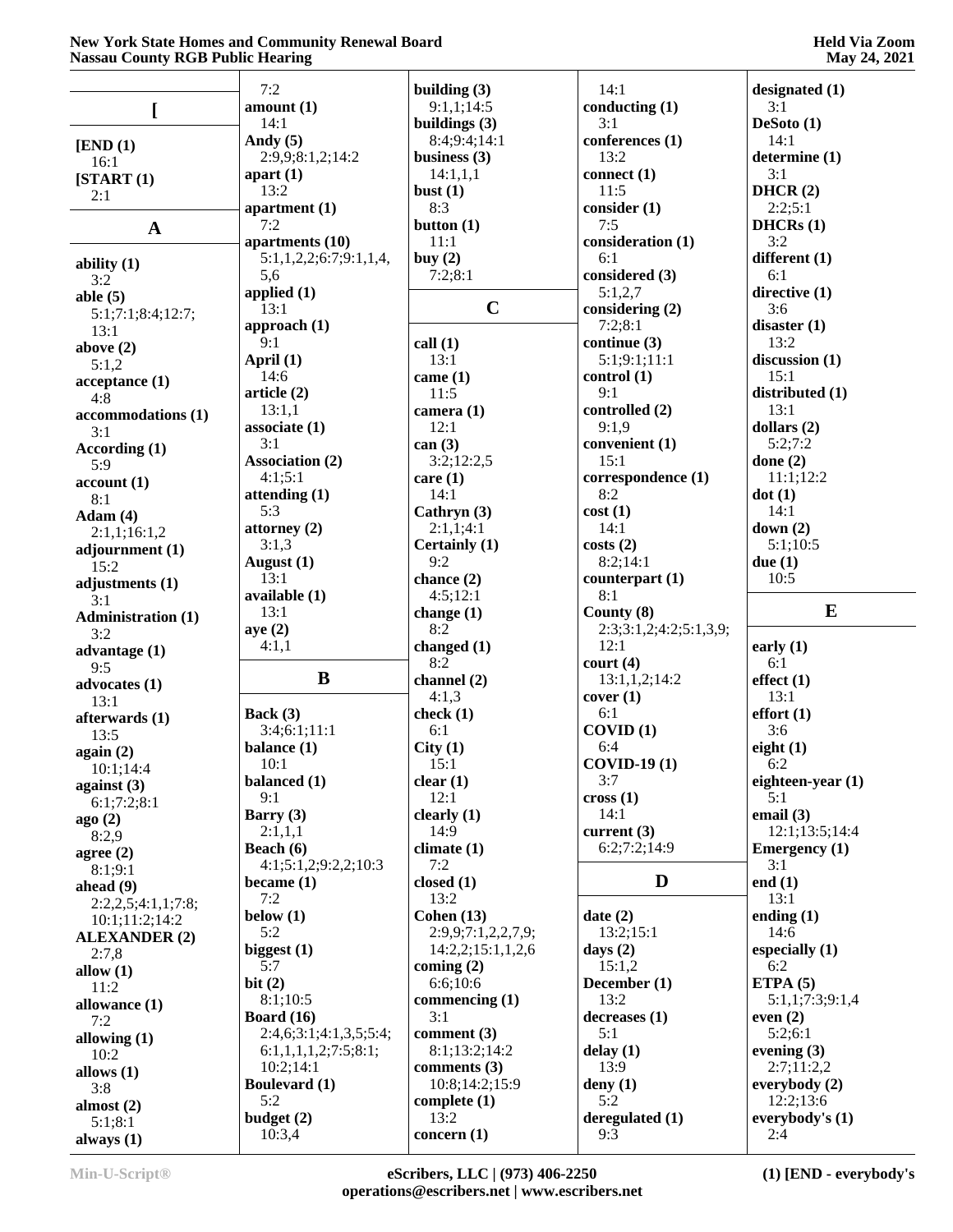| everyone (2)             | 5:1                        | hearing $(2)$        | 2:6,7,7             | local(1)              |
|--------------------------|----------------------------|----------------------|---------------------|-----------------------|
| 11:2;16:1                | forward $(2)$              | 2:3;15:1             | June $(4)$          | 16:7                  |
| everything's (1)         | 13:2,6                     | hearings $(6)$       | 15:1,1,1;16:9       | Long(7)               |
| 12:1                     | four-and-a-quarter $(1)$   | 3:1,2,2,2,2,3:1      | jurisdiction (1)    | 4:1;5:1,2;9:2,2;10:3; |
|                          |                            |                      |                     |                       |
| evicted (1)              | 6:2                        | heats $(1)$          | 3:1                 | 13:1                  |
| 14:2                     | Franklin (1)               | 14:5                 | justice (1)         | longer $(1)$          |
| eviction (1)             | 5:2                        | help(1)              | 14:3                | 16:6                  |
| 13:1                     | free $(3)$                 | 13:1                 |                     | look $(1)$            |
| example $(2)$            | 9:1,6,8                    | Hi(2)                | $\mathbf K$         | 12:2                  |
| 9:1,2                    |                            | 4:2,2                |                     |                       |
|                          | front $(4)$                |                      |                     | looks $(1)$           |
| <b>Executive (1)</b>     | 7:1;12:1,2;13:8            | hit $(3)$            | keep(3)             | 12:1                  |
| 3:8                      | future $(1)$               | 6:2;11:1;14:8        | 3:6;14:1,1          | lot(5)                |
| exist(2)                 | 4:3                        | Hold $(4)$           |                     | 6:6;8:2,2;9:2,3       |
| 5:2,9                    |                            | 12:1,2,2,2           | L                   | loving $(1)$          |
| expenses (7)             | G                          | Hopefully $(2)$      |                     | 14:1                  |
|                          |                            | 2:4;15:1             |                     |                       |
| 7:1,1,1;8:2;9:1,1,2      |                            |                      | Ladies $(1)$        |                       |
| extra(1)                 | $\text{gallon} (1)$        | hoping $(1)$         | 2:2                 | M                     |
| 10:5                     | 7:2                        | 7:2                  | landlord $(2)$      |                       |
|                          | <b>GARRETT (3)</b>         | housing $(3)$        | 2:1;8:1             | <b>Mahoney</b> (4)    |
| $\mathbf{F}$             | 2:1,1;15:2                 | 3:1;5:1;13:1         | landlord $ (1)$     | 2:1,1;16:1,1          |
|                          |                            | humor(1)             | 13:1                |                       |
|                          | gas(2)                     |                      |                     | maintenance (1)       |
| facing $(1)$             | 7:2;8:1                    | 8:2                  | landlords (6)       | 14:1                  |
| 8:6                      | gentleman $(2)$            |                      | 6:1;7:1,2,2;8:3;9:3 | majority $(2)$        |
| fact $(3)$               | 2:2;10:7                   | $\mathbf I$          | landlords' (1)      | 5:1,2                 |
| 5:2;7:3;8:1              | goes(1)                    |                      | 9:3                 | makeup(1)             |
| factors (2)              | 14:1                       | impact $(1)$         | landlord's (1)      | 6:1                   |
|                          |                            |                      | 8:2                 |                       |
| 5:7;14:9                 | Good(4)                    | 6:4                  |                     | making $(2)$          |
| fallen $(1)$             | 2:7;11:2,2;16:1            | important $(1)$      | largely $(1)$       | 6:1;8:2               |
| 13:2                     | government $(2)$           | 14:1                 | 5:1                 | mandate(1)            |
| familiar $(1)$           | 13:1,2                     | incentive (1)        | last(4)             | 16:6                  |
| 5:4                      | governor $(1)$             | 13:2                 | 4:6;8:1;9:2;14:6    | $\mathbf{many}(1)$    |
| favor $(4)$              | 13:1                       | income (7)           | late $(1)$          | 13:1                  |
|                          |                            |                      |                     |                       |
| 4:1;8:2;9:3;16:3         | Governor's (1)             | 6:8;8:2;9:1,1,2,2,9  | 12:2                | Marchesi (1)          |
| favored $(1)$            | 3:5                        | increase $(5)$       | later $(4)$         | 2:1                   |
| 6:1                      | Gray (6)                   | 5:2;6:6;7:5;9:2;15:2 | 3:2;8:3;15:1,2      | market(6)             |
| FERRARA (11)             | 2:1,1,1;4:2;15:2,2         | increased $(1)$      | latest $(1)$        | 5:1,2,2;9:1,6,9       |
| 2:2,2;3:5;4:1,1,4;       | guideline (4)              | 9:2                  | 5:1                 | <b>MARTY</b> (2)      |
|                          |                            |                      |                     | 2:1,1                 |
| 10:1,1;11:1;12:1,2       | 3:1;4:1,3;5:4              | increases $(4)$      | law(2)              |                       |
| few $(1)$                | Guidelines (3)             | 6:2;7:1,1;8:2        | 3:9;7:2             | mask(1)               |
| 8:2                      | 2:4;3:1;16:7               | increasing $(1)$     | laws $(4)$          | 16:6                  |
| fifteen $(2)$            | <b>GUTTENTAG (19)</b>      | 14:1                 | 6:1,1;8:1;9:2       | material(1)           |
| 8:2,9                    | 3:2,2;4:2,2;10:1,1,2,      | inflation $(1)$      | lease $(6)$         | 9:2                   |
|                          |                            | 14:7                 |                     | matter (1)            |
| figure $(2)$             | 2;11:1,1,1,3,7;12:1,1,2,   |                      | 6:2,2,2,2,2;7:1     |                       |
| 9:1;11:1                 | 4,7;13:5                   | Instructions (1)     | leases $(1)$        | 6:2                   |
| final $(1)$              |                            | 3:1                  | 3:1                 | matters(1)            |
| 15:8                     | $\bf H$                    | Interesting (1)      | least $(3)$         | 15:2                  |
| fine $(2)$               |                            | 12:1                 | 7:1,4;13:1          | may(1)                |
| 11:2;13:7                | hair $(1)$                 | into $(3)$           | legislators $(1)$   | 11:4                  |
| first(1)                 | 8:2                        | 6:1;8:1;13:2         | 6:2                 | mean $(2)$            |
|                          |                            |                      |                     |                       |
| 4:1                      | hands $(1)$                | introduce (2)        | listed $(1)$        | 8:2;13:1              |
| five $(1)$               | 16:3                       | 2:2,5                | 4:1                 | means $(1)$           |
| 6:2                      | happens $(2)$              | Islanders (1)        | listen $(1)$        | 9:1                   |
| five-and-a-quarter $(1)$ | 15:3,7                     | 13:1                 | 3:2                 | meeting $(3)$         |
| 6:2                      | hard $(1)$                 | item $(2)$           | little $(2)$        | 3:1;4:6;15:1          |
| fix(1)                   | 9:1                        | 14:4,6               | 8:1,1               | meetings $(4)$        |
|                          |                            |                      |                     |                       |
| 8:4                      | hardship (1)               |                      | live $(3)$          | 3:1,9;4:1;5:3         |
| fixed $(1)$              | 6:1                        | ${\bf J}$            | 4:1;5:2;9:2         | <b>Melkonian (2)</b>  |
| 6:8                      | Harris $ (1)$              |                      | livestream $(1)$    | 2:1,1                 |
| flat $(1)$               | 2:1                        | James $(3)$          | 3:2                 | member $(9)$          |
| 14:1                     | <b>HARRIS-MARCHESI (3)</b> | 2:2,2;3:4            | livestreamed (1)    | 2:1,1,1,1,1,1,2,8,9   |
| follow $(1)$             | 2:1;4:7,9                  | January $(1)$        | 3:1                 | members $(5)$         |
|                          |                            |                      |                     |                       |
| 16:7                     | heard $(2)$                | 13:2                 | living $(2)$        | 2:2,5;3:1;4:5;16:5    |
| forty $(1)$              | 7:9;9:2                    | Jeannetta (3)        | 6:7,8               | mention $(2)$         |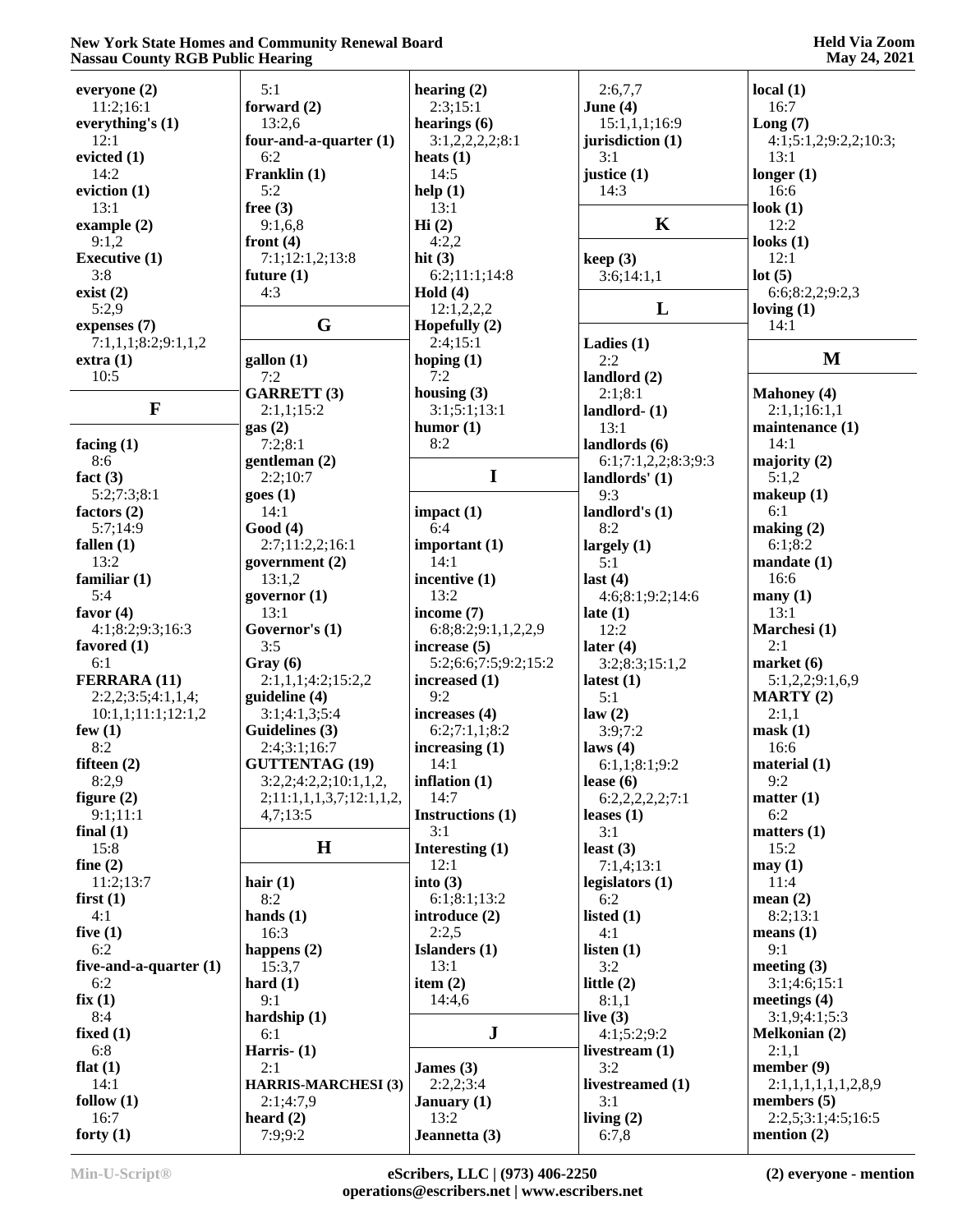| 9:1,8                  | Next $(2)$            | 10:1,1,1,1,1,2;11:1,1,1,1, | protected $(1)$        | required $(1)$         |
|------------------------|-----------------------|----------------------------|------------------------|------------------------|
| MICHAEL (7)            | 10:1;15:1             | 1,2,2,2,5;12:1,1,2,2,6,9;  | 13:1                   | 16:6                   |
| 2:2;3:2,2;4:1,2,2;     | night(1)              | 13:3,7;14:2                | Protection (1)         | response(1)            |
| 10:1                   | 16:1                  | page $(3)$                 | 3:1                    | 3:5                    |
| might(3)               | ninety $(1)$          | 12:2;13:8,9                | public (12)            | revenue $(1)$          |
| 8:1,7;11:8             | 13:1                  | pandemic (1)               | 2:1,1,1,2,3,8;3:1,1,2, | 14:1                   |
| Mike $(1)$             | nonrelated (1)        | 13:2                       | 2,9;16:5               | review $(1)$           |
|                        |                       |                            |                        |                        |
| 2:2                    | 14:2                  | particular (1)             | pursuant (1)           | 4:5                    |
| milk $(2)$             | note(1)               | 10:2                       | 3:7                    | right(8)               |
| 8:1,2                  | 3:1                   | passed $(1)$               | put $(2)$              | 2:2;4:1,1;10:7;11:2;   |
| MILLER $(20)$          | noted $(2)$           | 10:4                       | 5:2;12:1               | 12:2;13:3;15:2         |
| 2:2,2;4:1,1,1,4,8;7:6, | 7:1;14:2              | past(3)                    |                        | Robert $(2)$           |
| 8;10:7;11:2;14:2,2;    | notices $(1)$         | 6:1,4;8:2                  | Q                      | 2:1,1                  |
|                        | 11:5                  |                            |                        |                        |
| 15:1,2,2,2,5,9;16:2    |                       | patience (1)               |                        | robust(1)              |
| million $(1)$          | number(4)             | 16:5                       | quarter $(1)$          | 15:1                   |
| 13:1                   | 5:1,1,8;15:7          | pay $(2)$                  | 7:1                    | run(1)                 |
| mind(1)                | numbers $(1)$         | 6:2;14:1                   | quite $(1)$            | 14:1                   |
| 11:1                   | 5:9                   | people $(4)$               | 10:5                   | running $(1)$          |
| minimum(1)             |                       | 6:1,1,3,7                  | quote/unquote (1)      | 14:1                   |
| 6:5                    | $\mathbf 0$           | percent(9)                 | 5:1                    | runs $(1)$             |
|                        |                       |                            |                        |                        |
| minutes $(1)$          |                       | 5:1;6:2,2;7:1,1;9:1;       |                        | 14:1                   |
| 4:6                    | obtain(1)             | 13:1;14:5,8                | $\mathbf R$            | <b>RYCHLOWSKI</b> (3)  |
| missing(1)             | 5:1                   | Perfect (1)                |                        | 2:1,1;10:3             |
| 8:9                    | occurred (1)          | 4:2                        | raise $(1)$            |                        |
| mitigate $(1)$         | 8:8                   | period (1)                 | 16:3                   | S                      |
| 3:7                    | October (1)           | 5:1                        | rate $(2)$             |                        |
|                        | 3:1                   | picture (1)                | 5:2,2                  | safe $(4)$             |
| money $(1)$            |                       |                            |                        |                        |
| 10:6                   | Office (1)            | 12:1                       | rates $(1)$            | 2:4;3:6;16:6,7         |
| month $(2)$            | 3:2                   | pin(1)                     | 3:1                    | saying $(1)$           |
| 5:2;16:8               | officials (1)         | 10:1                       | read $(1)$             | 8:1                    |
| monthly $(1)$          | 13:1                  | places $(1)$               | 2:2                    | Schnier (15)           |
| 6:1                    | official's (1)        | 16:7                       | Really (2)             | 4:1,1,2,2;7:1,1,1,2,6; |
| moratorium (1)         | 13:2                  | please (7)                 | 7:1;8:8                | 8:1;9:1,2;10:9;11:4,8  |
| 13:1                   | oil(1)                | 2:2;3:1;4:1;10:1;          |                        | school $(1)$           |
|                        |                       |                            | record $(1)$           |                        |
| more $(4)$             | 14:5                  | 11:2;16:3,5                | 12:1                   | 10:4                   |
| 8:1,1,2;9:2            | old(1)                | point $(5)$                | recorded (1)           | screen $(1)$           |
| most(2)                | 14:1                  | 6:1,2;8:2;9:1,8            | 4:2                    | 11:6                   |
| 9:4;16:6               | one (11)              | posted $(1)$               | <b>RECORDING</b> ] (2) | second $(6)$           |
| <b>Motion</b> $(3)$    | 5:6;7:1;8:7;9:8;10:1, | 3:2                        | 2:1;16:1               | 2:3;10:1,1,2;11:1;     |
| 4:8;15:2,2             | 1,2;12:1;13:1;15:2,2  | preliminary $(2)$          | reduction (3)          | 12:1                   |
|                        |                       |                            |                        |                        |
| much(8)                | one-year $(3)$        | 15:1,6                     | 5:1,8;7:3              | seconded (1)           |
| 4:1;6:1;7:1;8:2;10:9;  | 6:2,2,2               | present (1)                | referring $(1)$        | 15:2                   |
| 16:4,8,9               | only $(4)$            | 8:1                        | 12:1                   | seconds $(1)$          |
| muted $(1)$            | 2:1;9:1;13:1,2        | presentation (1)           | regular $(1)$          | 4:1                    |
| 4:2                    | open $(1)$            | 15:1                       | 8:1                    | section $(1)$          |
|                        | 3:9                   | president(1)               | regulated (6)          | 3:2                    |
| $\mathbf N$            | Order $(2)$           | 5:1                        | 5:1,1,1,2,2;9:1        | Security $(3)$         |
|                        |                       |                            |                        |                        |
|                        | 3:8;14:1              | prety(2)                   | relief $(2)$           | 6:1,1,8                |
| name $(2)$             | out $(4)$             | 5:4;7:1                    | 12:3;13:9              | seems $(2)$            |
| 2:2;4:2                | 6:3;11:1;15:4,8       | previous (1)               | remain $(1)$           | 11:1;15:1              |
| Nassau (8)             | outrage $(1)$         | 5:6                        | 4:2                    | senior $(1)$           |
| 2:3;3:1,2;4:2;5:1,3,9; | 8:1                   | $pre-war(1)$               | remember $(3)$         | 3:2                    |
| 12:1                   | over(7)               | 14:9                       | 6:1,1;7:1              | sense $(2)$            |
| necessarily (1)        | 5:1,2;7:1;9:1,6;11:1; | prior(2)                   | removing $(1)$         | 8:1,2                  |
|                        |                       |                            |                        |                        |
| 8:2                    | 13:1                  | 3:2;13:1                   | 10:1                   | September (1)          |
| need(1)                | own(1)                | process(1)                 | <b>Rent (23)</b>       | 3:1                    |
| 14:1                   | 14:1                  | 5:5                        | 2:3;3:1,1,2;4:1,3;5:1, | seriously $(1)$        |
| New $(2)$              | owner's $(1)$         | program (1)                | 2,2,3,8;6:1,1,2,2,5,7; | 8:8                    |
| 3:6;14:2               | 2:9                   | 14:7                       | 7:1,1,5;8:1;12:3;13:9  | services (1)           |
| news(1)                |                       | promoting $(1)$            | rents $(5)$            | 8:5                    |
| 14:7                   | ${\bf P}$             | 10:1                       | 5:1,1,2;9:6;14:1       | seven $(2)$            |
|                        |                       |                            |                        |                        |
| Newsday (4)            |                       | proper <sub>(1)</sub>      | require $(1)$          | 7:1,1                  |
| 12:1,2;13:8,9          | PADYK (22)            | 14:1                       | 14:1                   | sharp $(1)$            |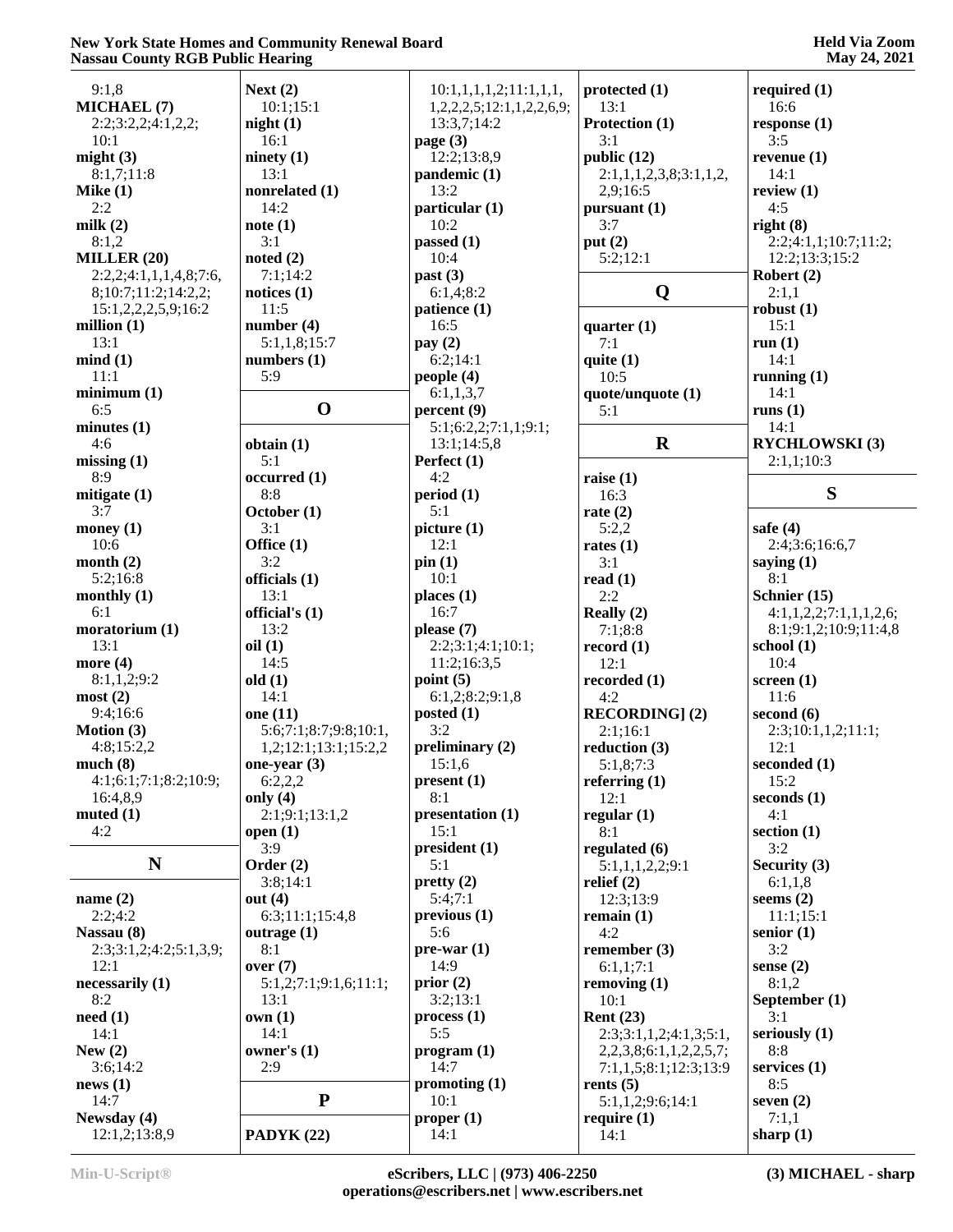# **Held Via Zoom May 24, 2021**

| 15:1                       | subsidize (1)         | 3:2                     | viewing $(1)$          | $\mathrm{Zoom}\left( 2\right)$ |
|----------------------------|-----------------------|-------------------------|------------------------|--------------------------------|
| Shenier (1)                | 7:2                   | transcript $(1)$        | 4:3                    | 3:1;15:1                       |
| 4:2                        | Sunday $(1)$          | 3:2                     | vote $(5)$             |                                |
|                            |                       |                         |                        |                                |
| show $(3)$                 | 12:1                  | tremendous (1)          | 15:1,1,1,3,8           | $\boldsymbol{0}$               |
| 6:9;12:7,8                 | Sunday's (1)          | 14:1                    | voted $(1)$            |                                |
| $\rm{sic}$ (2)             | 13:8                  | tremendously (1)        | 15:6                   | 0(30)                          |
| 8:1,1                      | supplies $(1)$        | 7:4                     |                        | 2:1,2;3:1,2;4:1,2;5:1,         |
| similar(1)                 | 9:2                   | trouble(1)              | W                      | 2;6:1,2;7:1,2;8:1,2;9:1,       |
| 7:1                        | supports $(1)$        | 11:9                    |                        | 2;10:1,2;11:1,2;12:1,2;        |
| simply $(1)$               | 13:2                  | try(2)                  | watching $(1)$         | 13:1,2;14:1,2;15:1,2;          |
| 14:1                       | sure $(2)$            | 12:1,5                  | 16:5                   | 16:1,2                         |
|                            |                       |                         |                        |                                |
| simultaneously (1)         | 7:1,1                 | trying $(4)$            | water $(1)$            | 04(1)                          |
| 3:2                        | suspension (1)        | 11:1,5;12:8;14:2        | 9:2                    | 7:9                            |
| situation $(1)$            | 3:9                   | Ts(1)                   | way $(1)$              | 05(1)                          |
| 6:3                        | switched (1)          | 14:1                    | 9:7                    | 7:1                            |
| $six$ -and-a-quarter $(1)$ | 9:6                   | Tuesday (2)             | website $(1)$          |                                |
| 6:2                        | system $(1)$          | 15:1,1                  | 3:2                    | 1                              |
| Social (3)                 | 13:2                  | twenty $(2)$            | week $(1)$             |                                |
| 6:1,1,8                    |                       | 7:1:8:9                 | 9:2                    | 1(30)                          |
|                            | T                     |                         |                        |                                |
| sooner $(1)$               |                       | two(4)                  | welcome $(2)$          | 2:1,2;3:1,2;4:1,2;5:1,         |
| 8:3                        |                       | 15:1,2,2,3              | 2:2;4:1                | 2;6:1,2;7:1,2;8:1,2;9:1,       |
| sorry $(1)$                | talk(2)               | $two-year(3)$           | what's $(4)$           | 2;10:1,2;11:1,2;12:1,2;        |
| 2:1                        | 13:3;14:2             | 6:2,2;7:1               | 11:1,1;15:1,4          | 13:1,2;14:1,2;15:1,2;          |
| sort $(2)$                 | talking $(2)$         |                         | whatsoever $(1)$       | 16:1,2                         |
| 8:2;9:1                    | 5:2;8:8               | $\mathbf U$             | 14:3                   | 12,000(1)                      |
| speak $(1)$                | talks $(1)$           |                         | When's $(1)$           | 5:1                            |
| 4:1                        | 8:1                   | under $(1)$             | 15:1                   | 126(1)                         |
|                            |                       |                         |                        |                                |
| speaker $(2)$              | taxes $(4)$           | 3:2                     | Where's $(1)$          | 9:1                            |
| 4:1;10:1                   | 9:2,2,2;10:5          | <b>UNISON</b> (1)       | 8:1                    | 1974(1)                        |
| spread $(1)$               | teleconf (1)          | 4:1                     | whole $(3)$            | 3:1                            |
| 3:7                        | 3:1                   | units $(4)$             | 13:1,2,9               | 1st(1)                         |
| stabilized (3)             | tenant $(6)$          | 5:1,1,8;7:3             | within $(1)$           | 3:1                            |
| 5:1,8;6:7                  | 2:1,1;3:1;13:1,1;14:1 | unmuted (1)             | 3:1                    |                                |
| start $(1)$                | Tenants (7)           | 4:2                     | without (2)            | $\overline{2}$                 |
| 4:2                        |                       | up(12)                  | 8:2;11:1               |                                |
|                            | 4:1;5:1;6:1,9;7:3;    |                         |                        |                                |
| started $(1)$              | 8:5;13:1              | 6:2;7:1,1;9:2,2,2,2,2;  | work $(5)$             | 2(31)                          |
| 2:1                        | tender $(1)$          | 11:5;12:2,2;14:5        | 6:3;10:2;11:2;12:5;    | 2:1,2;3:1,2;4:1,2;5:1,         |
| starting $(3)$             | 14:1                  | updates $(1)$           | 14:1                   | 2;6:1,2;7:1,2;8:1,2;9:1,       |
| 2:6;3:1;13:2               | tentative (1)         | 3:8                     | working (2)            | 2;10:1,2;11:1,2;12:1,2;        |
| State $(2)$                | 10:4                  | used $(1)$              | 11:1;13:1              | 13:1,2;14:1,2,4;15:1,2;        |
| 10:6;13:1                  | term(1)               | 8:5                     | wrong(1)               | 16:1,2                         |
| stated $(1)$               | 9:8                   |                         | 11:1                   | 2,000(1)                       |
| 5:6                        |                       | $\mathbf{V}$            |                        |                                |
|                            | testifying $(1)$      |                         |                        | 5:2                            |
| statement $(1)$            | 6:1                   |                         | $\mathbf Y$            | 2000s(1)                       |
| 2:2                        | testimonies (1)       | vacancy $(1)$           |                        | 6:1                            |
| states $(1)$               | 5:6                   | 7:2                     | year $(4)$             | 2001(1)                        |
| 13:1                       | There'd $(1)$         | vacant $(1)$            | 6:4,6;10:5;15:2        | 5:1                            |
| statistics $(1)$           | 15:2                  | 7:2                     | years $(10)$           | 2003(2)                        |
| 5:1                        | though $(1)$          | value(1)                | 6:1,1,1;7:1,1,1;8:2,2, | 6:2;7:9                        |
| Stein $(6)$                | 5:2                   | 5:2                     | 9:15:3                 | 2004(1)                        |
|                            |                       |                         |                        |                                |
| 2:1,1;8:1,7;9:1,7          | three $(2)$           | verbally $(1)$          | year's $(1)$           | 6:2                            |
| <b>STEVEN</b> (2)          | 7:2;15:2              | 13:3                    | 8:1                    | 2005(3)                        |
| 10:1,1                     | Thursday (1)          | via(3)                  | York $(1)$             | 6:2;8:1,2                      |
| still $(1)$                | 15:1                  | 3:1,1;15:1              | 14:2                   | 2017(1)                        |
| 13:1                       | timely $(1)$          | video $(14)$            | Yorkers (1)            | 5:1                            |
| stock $(1)$                | 8:1                   | 3:1;4:2;10:2,2;11:1,    | 3:6                    | 2019(1)                        |
| 5:1                        | today $(1)$           | 1,1,1,1;12:1,5,9;13:1,2 | YouTube (4)            | 5:1                            |
| stop $(1)$                 | 4:1                   | videoconferencing (1)   |                        |                                |
|                            |                       |                         | 3:1,2;4:1,3            | 202(1)                         |
| 12:9                       | $t$ old $(1)$         | 15:1                    |                        | 8:1                            |
| struggling $(2)$           | 6:1                   | view $(1)$              | $\mathbf{Z}$           | 2021(1)                        |
| 6:2;7:4                    | tonight $(1)$         | 3:2                     |                        | 3:1                            |
| subject $(1)$              | 15:1                  | viewed $(1)$            | zero $(1)$             | $202-1(1)$                     |
| 3:1                        | transcribed (1)       | 3:2                     | 15:2                   | 3:8                            |
|                            |                       |                         |                        |                                |